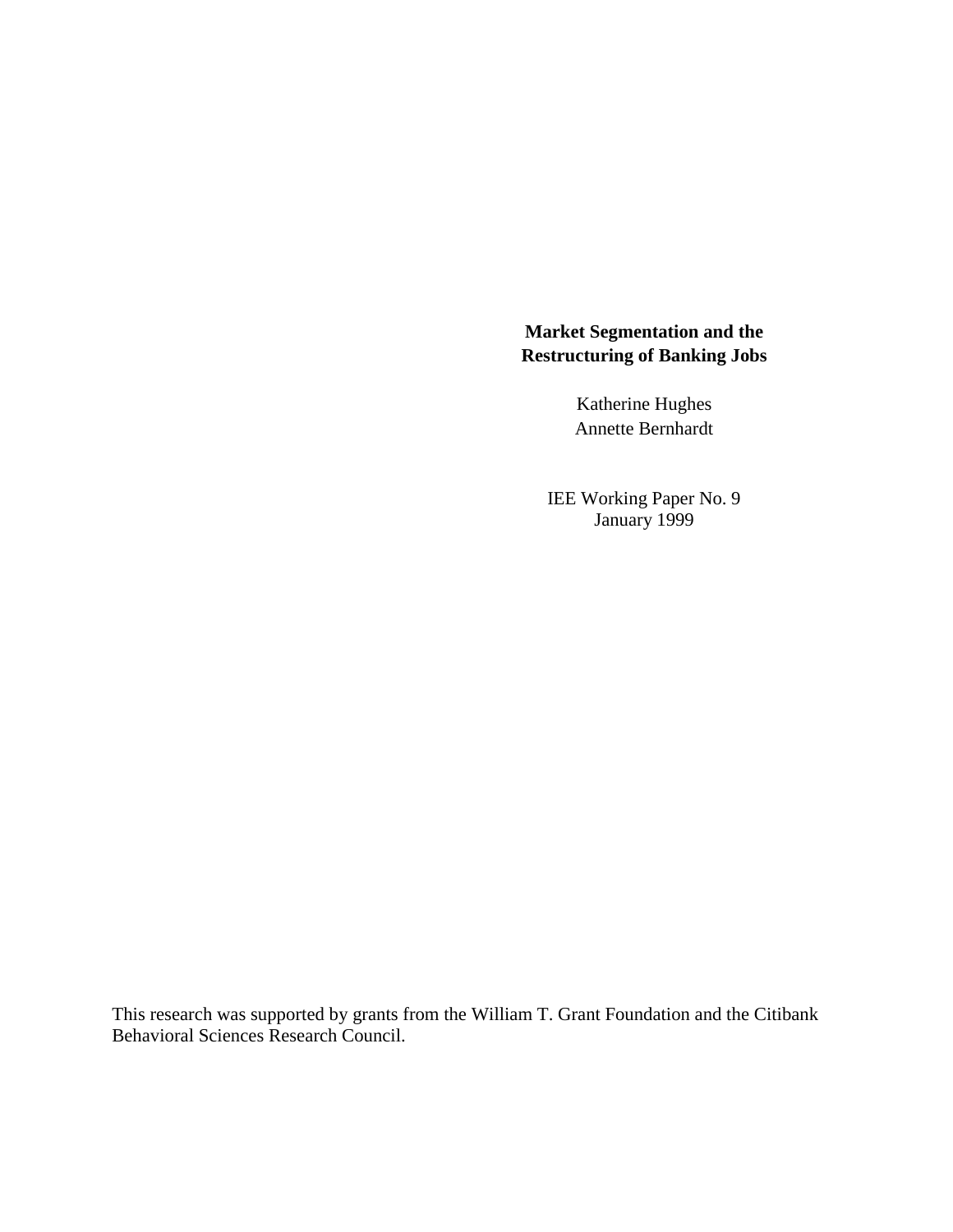## **ABSTRACT**

One of the most pressing questions facing researchers and policy makers today is how economic restructuring has affected the nature of work in America. In a case study of retail banking, we investigated how changes in the banking industry over the past two decades have affected branch-level jobs. We find a strategy of market segmentation that has had variable effects on job quality. While platform workers have been upgraded and their job quality has improved, for tellers we find mixed changes. In general, branch work at all levels has been transformed, entailing more complex functions, greater use of technology, and a less rigid division of labor. This is a restructuring process still underway, one that is redefining the role of branch-level employees.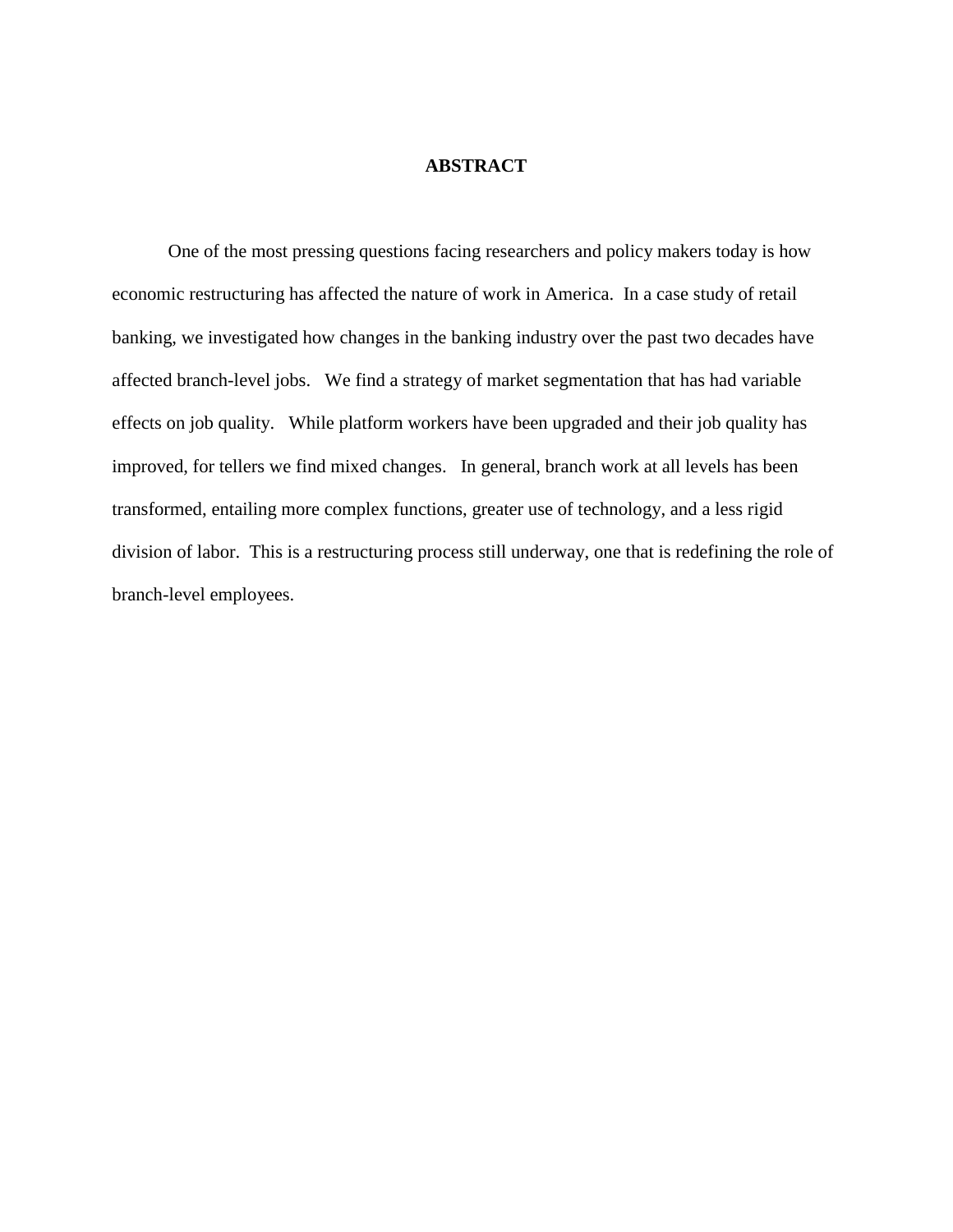#### **INTRODUCTION**

One of the most pressing questions facing researchers and policy makers today is how economic restructuring has affected the nature of work in America. The nature of competition and product markets, the structure of workplaces, and attachments to employers all look very different now than they did at the height of industrial capitalism. There is a growing sense that the environment in which firms make choices and pursue competitive strategies has shifted, and that trends in the labor market and wage inequality are part of an unfolding system of industrial relations. Compared to the post-war period, the American employment relationship appears to be changing – in how the workplace is organized, in how workers are matched with jobs, and in how wages and the terms of employment are set.

The business press abounds with examples of innovative companies that have created high quality and well-paid jobs; yet just as prevalent are accounts of low-wage strategies, deskilled jobs, the imposition of two-tiered wage systems, and substitution of contingent for fulltime workers. Even the classic mainstream review of the field ended with a recognition of this diversity:

Some firms may choose to compete for larger shares of standardized products produced by low wage workers carrying out relatively simple tasks. Other firms may choose to tailor production to a high value-added, high quality product at the upper end of the same market. Both strategies may prove successful in generating profits, but with quite different consequences for workers' wages. (Levy and Murnane 1992, p. 1374)

Such variability poses the critical question of how firm restructuring is affecting different groups of workers. Effects on wages, working conditions, and upward mobility differ markedly depending on where in the labor market individual workers are located: "Perhaps the most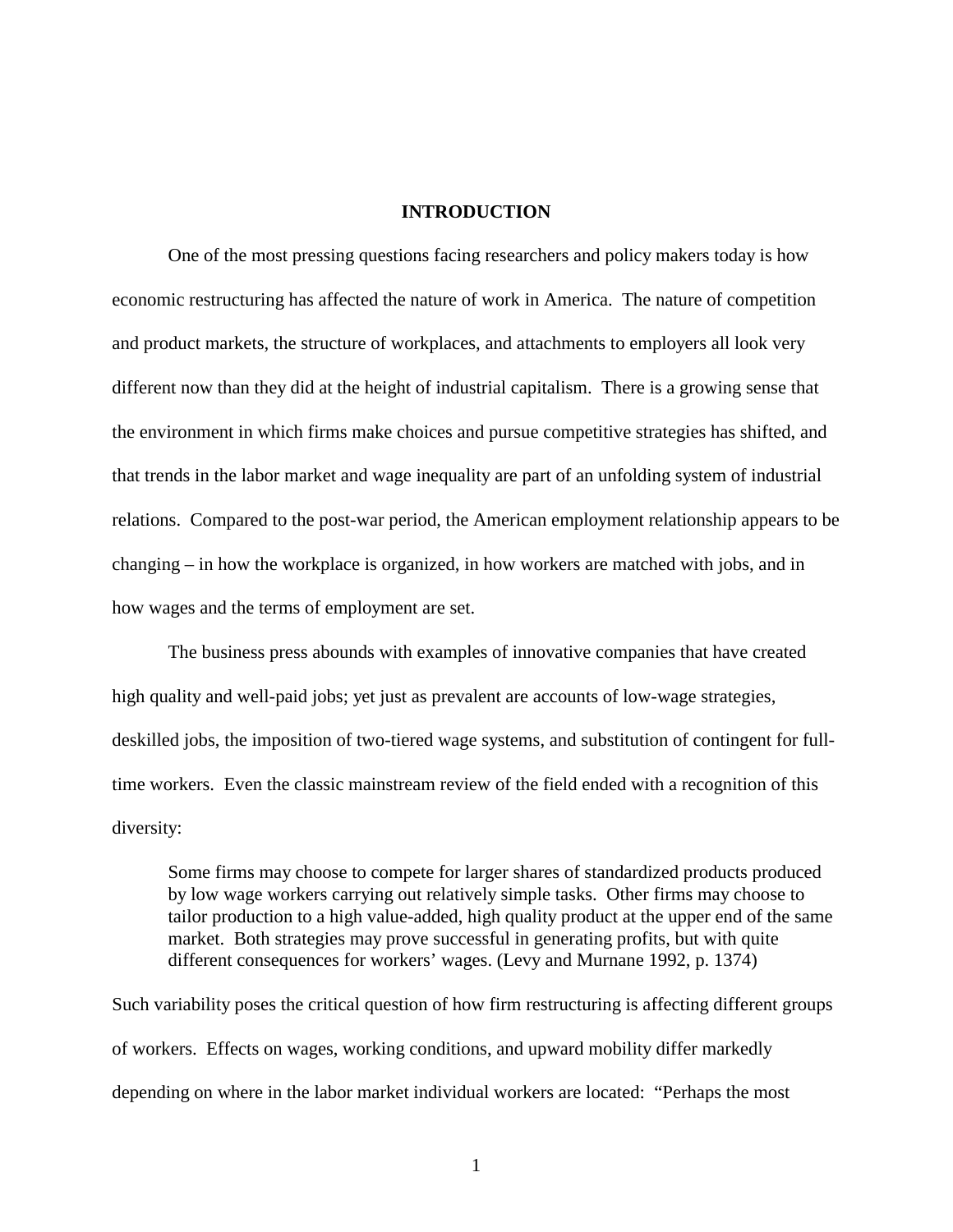important implications of the new employment relationship concern increased inequality in the workplace and, ultimately, in society as a whole" (Cappelli et al. 1997, p. 11).

In the 1980s, researchers began documenting stagnant wages and an unprecedented rise in earnings inequality.<sup>1</sup> The situation was becoming especially alarming for parts of the black and Hispanic population, whose poverty rates were increasing and whose labor force participation was decreasing. To varying degrees, these trends continue to the present despite a strong economy and tight labor market. To explain increasing inequality, researchers have turned primarily to the roles of technology and skill.<sup>2</sup> Workers with a college degree saw growth in their real wages, while those with less education saw stagnation and even declines. Therefore, the prevailing argument in both public and academic spheres is that skill has become more important in the American labor market and that it has been driven by rapid technological change, in particular the broad influx of information technology into the workplace (Bound and Johnson, 1992; Krueger, 1993; Berman, Bound and Griliches, 1994). While this is an intuitively appealing and parsimonious account of the rise in economic inequality, it does not by itself suffice. The growing gap between those with high and those with low levels of education explains at best half of the total increase in wage inequality. There is a substantial residual increase that has occurred within groups of workers of the same age, education, and experience, and this residual has so far not been explained.

An emerging field of industry studies, both qualitative and quantitative, is therefore focusing explicitly on changes in firm strategies over the past several decades, how these have been driven by the economic and institutional environment, and how they have affected labor market outcomes, especially wage inequality.<sup>3</sup> The hope is that understanding how restructuring has played itself out in particular workplaces, and its effects on jobs and individuals in those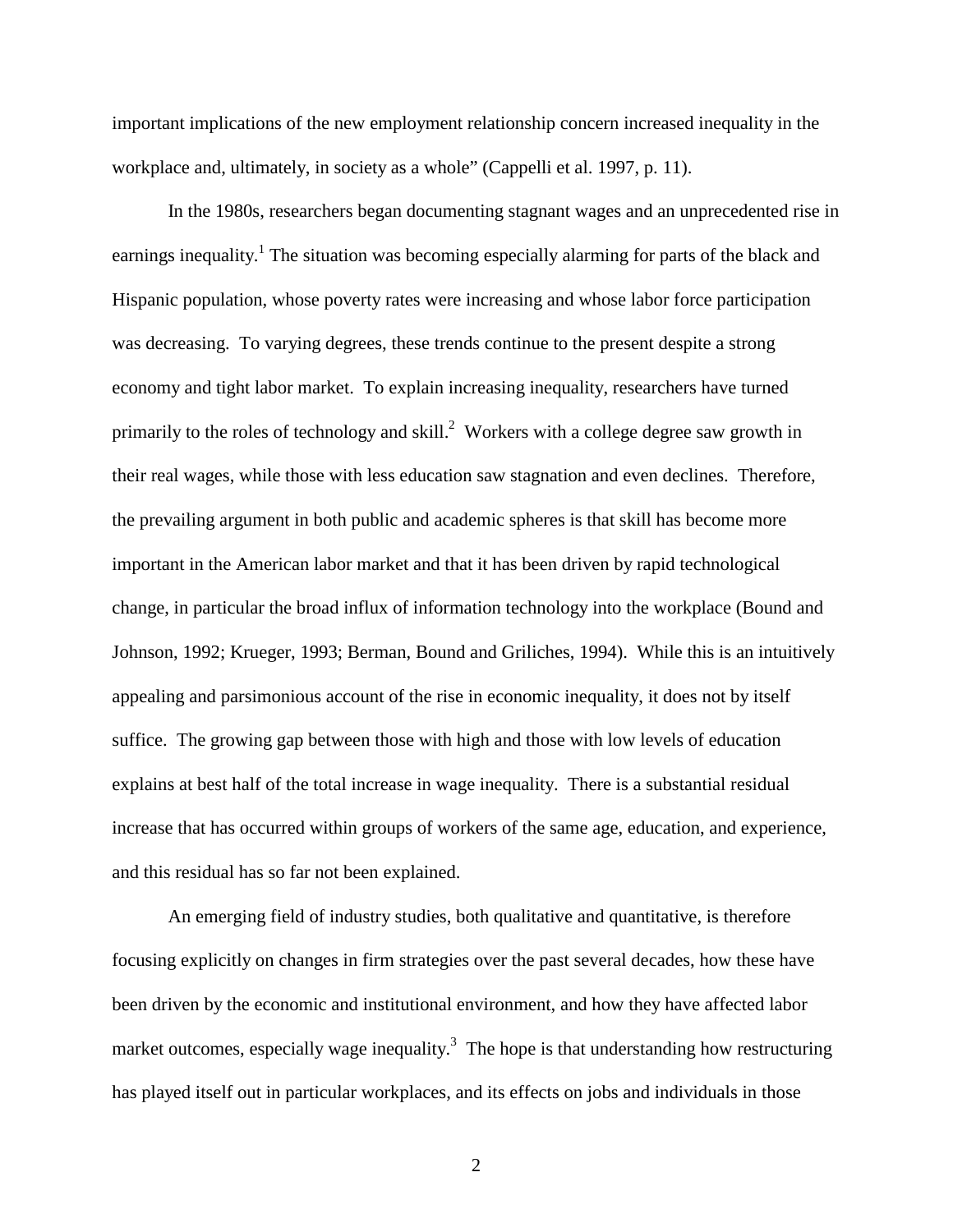workplaces, will contribute to our understanding of growing inequality. This entails going inside the "black box" of the firm.

#### **A New Focus on the Firm**

While there is an established literature on firms and workplaces, until recently its usefulness has been limited on several fronts. First, the prevailing focus has been almost exclusively on manufacturing firms, neglecting the service sector where the large majority of American workers are actually employed and where reengineering often takes very different forms, especially in how it is linked to technological change. Second, much of this research was motivated by testing for the productivity effects of the "high performance workplace," a model of restructuring which in the 1980s was seen as the route to American global competitiveness (e.g. Blinder, 1990). Thomas Bailey's (1993) review summarized the history of work reform as a search for a means to elicit "discretionary effort," the extra exertion, knowledge, and creativity that managers believe workers can contribute to their organization. Labor market outcomes for workers took a distinct second place in these studies, and often were not measured at all.

Third, this literature has tended to result in a simplistic division between firms that have taken the "high road" and those that have taken the "low road," with considerable effort going into measuring the prevalence of the former. This is a problematic and limiting focus, since the types of jobs that are of most concern, those that are low-wage and semi-skilled, do not tend to be found there.<sup>4</sup> Moreover, the good firm/bad firm dichotomy does not do justice to the diversity of firm restructuring, where conflicting policies are often instituted simultaneously, for short periods of time and in piecemeal or *ad hoc* fashion. In fact, practices such as externalization, subcontracting, and reliance on part-time and contingent workers may well be concomitant with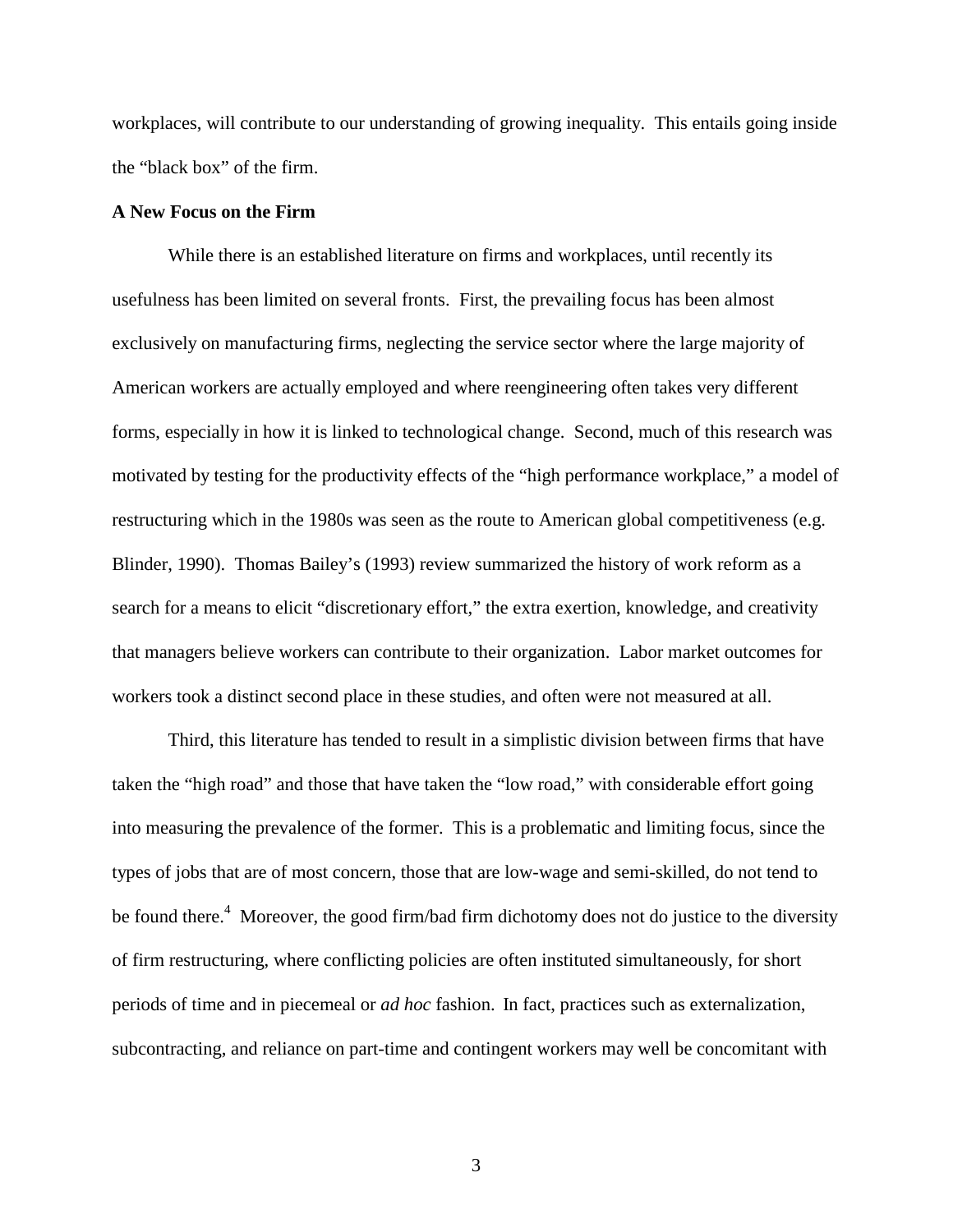high performance strategies that protect a core group of stable, participative employees (Pfeffer and Baron, 1988).

A new body of research on the service sector is beginning to address these shortcomings, with the recognition that a wide range of approaches to restructuring exists and that differential outcomes for workers – especially those without a college degree – are therefore a key object of study. This work is also distinguished by a contingent, as opposed to determined, understanding of technology and its effects. So far, this literature suggests that deregulation, industry consolidation, the saturation of domestic markets, and deunionization have transformed the nature of the workplace in the service sector (for a general review, see Batt, 1998). Both case studies and quantitative research show that service firms are strategically stratifying their customer markets and the services provided to them. This has resulted in a similar stratification of service work, and of the job quality and wages associated with each sub-market.

The trend toward market segmentation has been found in diverse industries such as fastfoods and retail sales, computers and high-tech, financial services, insurance, and telecommunications.<sup>5</sup> The key outcome is not just a divergence in job quality and wages, but rather a splitting of the paths that previously connected jobs and constituted a career, often geographically. For example, separate department stores now specialize in either high-income, middle-income, or mass markets; thus it is unlikely that a Wal-Mart customer service representative can make a career advance to Bloomingdale's. In telecommunications, customer service workers have been divided by market segment and segregated geographically so that traditional internal career ladders have been broken up (Batt & Keefe, 1998). This market segmentation is very complex, as it is both external and internal to firms, and it does not augur well for the mobility prospects of entry-level and semi-skilled workers.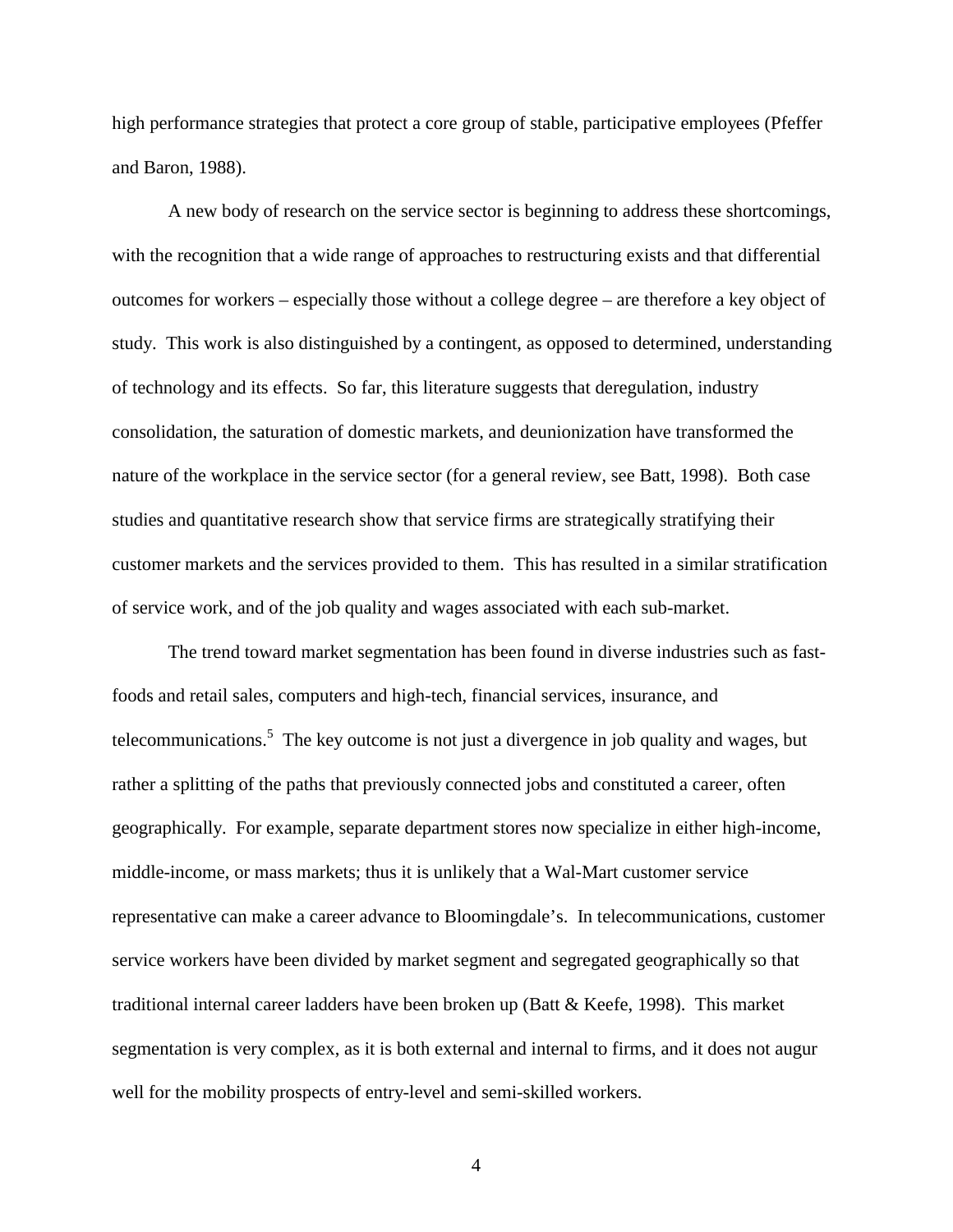Moreover, while there is no doubt that new information technologies have had a pronounced impact across a variety of industries (McConnel, 1996), the picture is clearly more complicated. Detailed analysis of changes in the skill requirements of jobs over time yields a mixed picture. Following in the vein of the classic critiques of a uniform technology (Zuboff, 1988; Braverman, 1974), the new case studies show that technology has served to both upskill and deskill jobs as well as eliminate them. Moreover, restructuring and technology interact to produce different outcomes for workers, within the same industry or even firm (Hunter and Lafkas, 1998). The story that unfolds across a number of industries is that firms often use the same technology (e.g. computers) to differentially reorganize jobs, upskilling in some parts of the organization, automating and routinizing in others.<sup>6</sup> This is simply to recognize that technology does not drop out of the sky to impose its will on employers, but that rather technology is expressly developed and applied in the context of pre-existing markets and business strategies.

#### **RESEARCH QUESTIONS AND METHODOLOGY**

We continue in this line of research, and present findings from a case study of retail banking at a large multi-national bank, which we here call GlobalBank. Banks have traditionally provided solid entry-level jobs and career potential to workers without a college degree. The banking industry has also undergone a transformation over the past several decades as a result of new technology, globalization, and regulatory changes that brought about increased competition, and GlobalBank has traditionally been an industry leader. Thus GlobalBank is a strategic site through which to explore the impact of a firm's restructuring on the nature of jobs and opportunity, particularly at the entry level.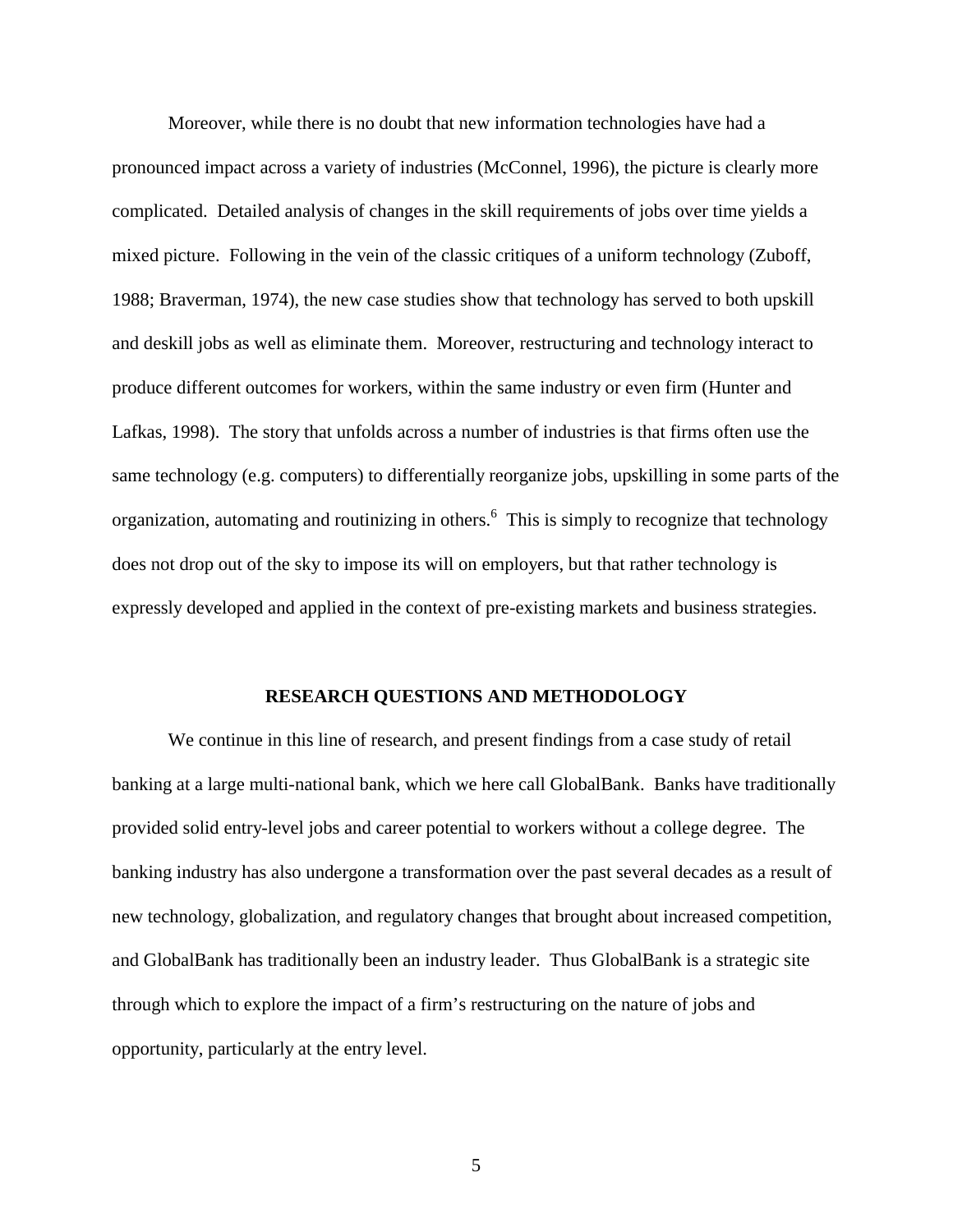With this in mind, we ask the following questions: How has GlobalBank reorganized retail banking over the past two decades, and why? What role has technology played? And what have been the effects on job quality within the branch system, especially for tellers? We take a broad definition of job quality, encompassing job content and skill requirements, training, wages and benefits, and the opportunities for upward mobility within the organization. Our goal is that by focusing on this nexus of measures, we can begin to comment on how economic restructuring has affected the nature of work and mobility, and hence inequality, in America.

Our findings are based on fieldwork at GlobalBank's retail banking division in a large metropolitan region (which has about half of the firm's U.S. workforce). We interviewed human resource managers and recruiters at bank headquarters; conducted site visits to two branches serving very different customer segments, interviewing branch personnel at all levels; and interviewed trainers and observed classes at a separate training facility. The fieldwork was supplemented with background data on this bank and the industry as a whole.

### **CHANGES IN THE BANKING INDUSTRY**

The banking industry has undergone marked changes over the past two decades, driven in large part by deregulation and new technologies (Keltner & Finegold, 1998). The loosening of interstate banking laws allowed banks to expand their operations across state lines and encouraged a wave of banking mergers, which increased fourfold between 1980 and 1994 (Morisi, 1996). Restrictions that had segmented financial services were weakened, so that banks could now sell more insurance and investment products such as mutual funds. These results of deregulation brought about intense price competition among banks, as well as competition between banks and other financial services providers. As margins became slim, reducing payroll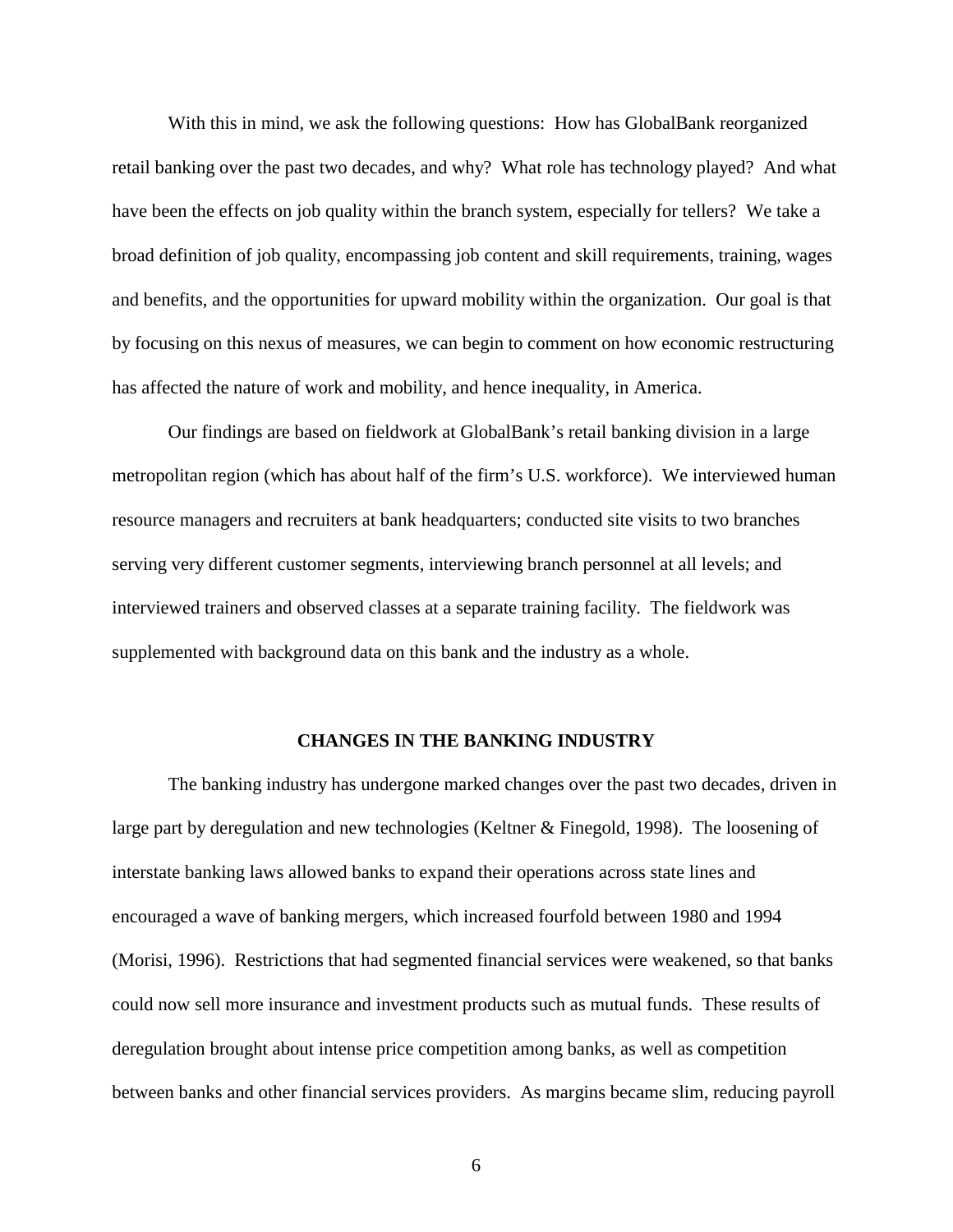costs through tighter and more flexible staffing arrangements was integral to survival in the industry.

At the same time, new information technology was having radical effects on cost, productivity, and service delivery that would be hard to overestimate. Over the 1980s, banks spent about \$60,000 per employee on information technology (Keltner, 1995). Yet this sizable outlay served to reduce labor costs and simultaneously increase consumer convenience; for example, transactions performed by an ATM cost about one-quarter of those done by tellers (Morisi, 1996). GlobalBank, among others, increased both the number of alternative distribution channels (ATMs, point-of-sale terminals, telephone and computer banking) and the complexity of transactions possible through these means. Finally, the diversification of financial products would have been impossible without the technology that enables linking across accounts, loans, mortgages, and investments.

According to Keltner and Finegold, most American banks reacted to these changes by deemphasizing human resources (1996, 1998).<sup>7</sup> Banks have increased contingent employment and decreased training for front-line employees. Hunter (1995) agrees, finding that practices associated with high-performance workplaces are generally not found in retail banking, and, given a competitive climate rife with takeovers and mergers, will not be implemented until they are proven to deliver positive outcomes. However, a few banks are using training and other human resource strategies to create a more skilled and stable labor force in order to attract and keep a particular customer market. Benton et al. (1991) give an example of one bank which has used training, in combination with new recruitment policies, technology upgrades, and the restructuring of work, to make jobs less routinized and to improve its international competitiveness.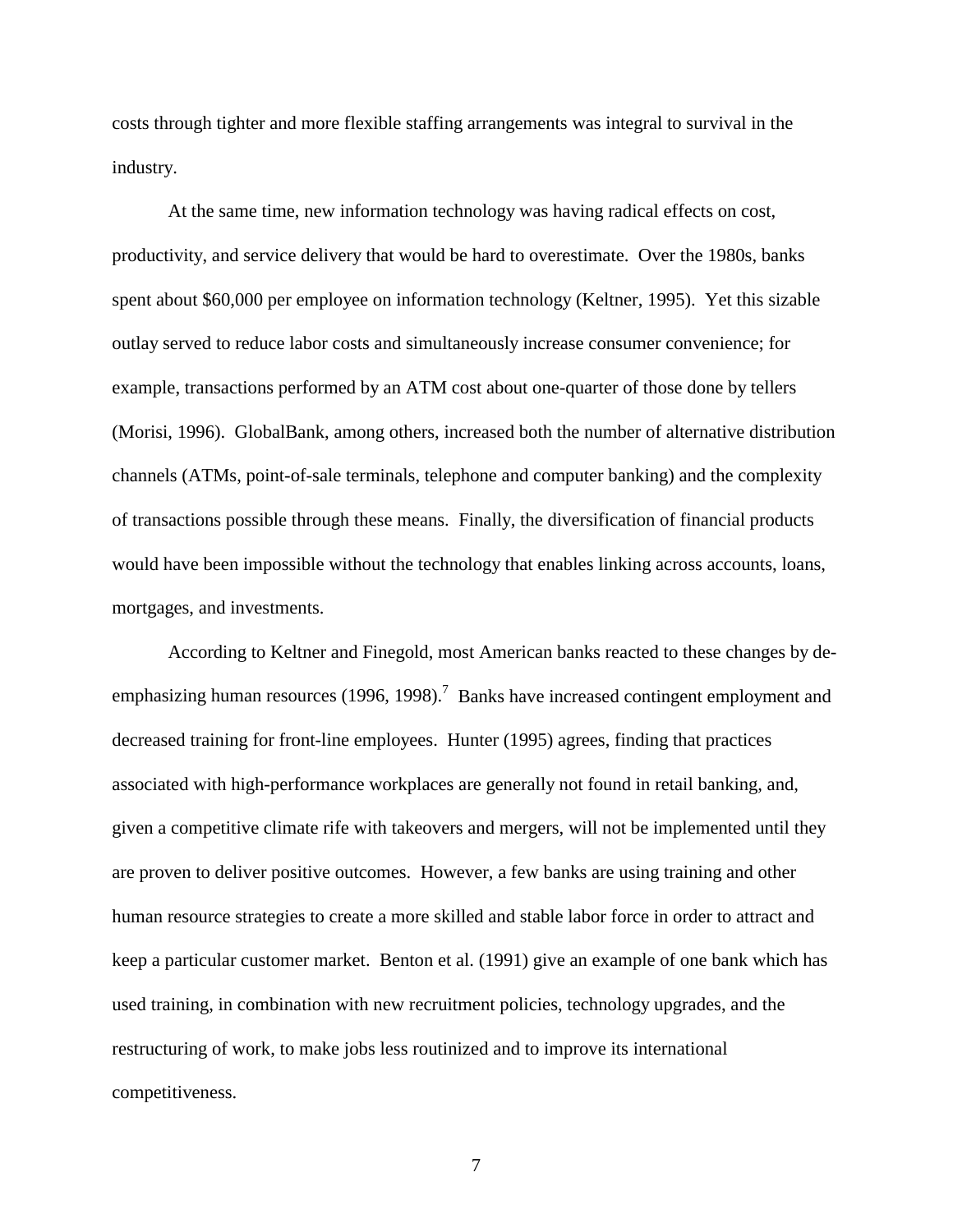### **The Move Toward Market Segmentation**

Two polar strategies have emerged, the low-cost *transaction approach* and the high-road *relationship banking approach* (Keltner & Finegold, 1996). At the heart of these approaches lies a segmenting or stratification of the customer market; so, in practice, most banks use both, although previous researchers have portrayed different banks as choosing different strategies (Keltner & Finegold, 1996). The transaction approach, a "mass market" approach which targets those customers with low profit potential, is characterized by price competition, and less investment in human resources and more in technology (teller service is thus replaced with automated self-service).

For the higher end of the market, however, this strategy is inadequate. To compete for and keep wealthy individuals and small business clients (who have direct access to capital markets), some banks are providing customized service and financial advising. The heart of this strategy is known as relationship banking: providing a single, broadly-skilled banker to serve all the financial needs of a client. Banks using a relationship strategy attempt to increase the number of high-end accounts and boost the revenue of these accounts by providing a wide range of financial services. Thus, maintaining the satisfaction of repeat customers over time is more important than boosting quick sales to a mass market through price incentives. In the past, relationship banking had been used mainly for corporate clients. It is now making inroads into retail banking, facilitated by newly available insurance and investment products.

## **Changes in the Organization of Work**

The emergence of this new set of service strategies in the banking industry has required changes in work organization. Traditionally, retail banking jobs have been highly specialized and vertically organized (Keltner & Finegold, 1996). In the current competitive environment,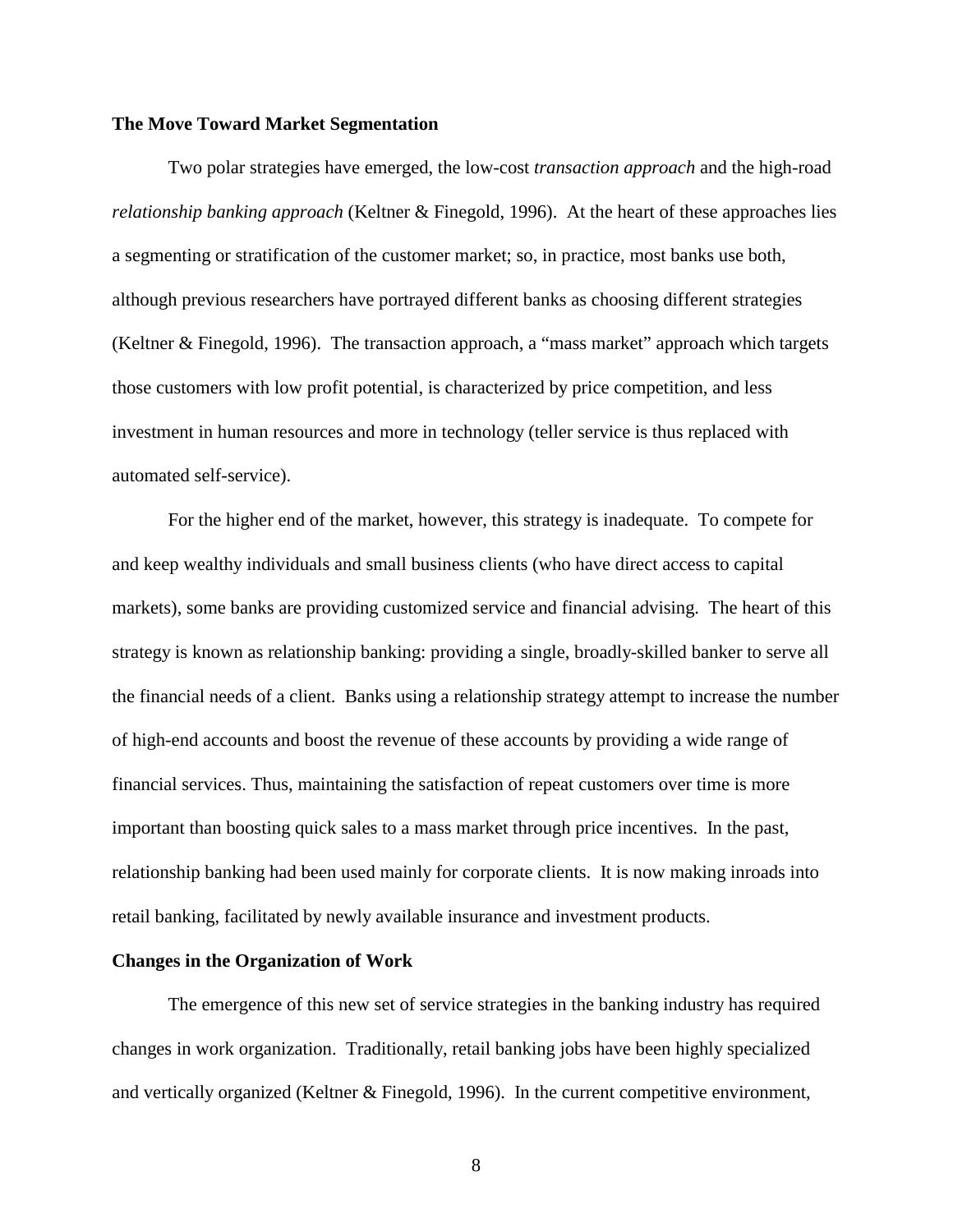two trends are occurring, often within the same organization, which may have opposite effects on job quality.

One trend is a significant increase in quality service, which potentially calls for an increase in skills and product knowledge throughout the branch organization. In the relationship banking approach, branches are used as the focal point for the selling of a wide range of financial services by knowledgeable bankers who sell different products to repeat customers. The shift is from an assembly-line model to a "case management" model – the customer is provided with complete, efficient service, by a single, broadly-skilled employee (Davenport & Nohria, 1994). New technology has made possible a strong information infrastructure, giving these bankers quick access to all product and customer information.<sup>8</sup> One study has found that the use of salessupporting software in bank branches ("informating" technology) is associated with higher wages (Hunter & Lafkas, 1998).

The other trend, cutting costs through the transaction approach, relies on technology to simplify and speed up work, and often replace human labor altogether. New technology is accompanied by more use of contingent employment, low training expenditures, increased external recruiting for high-skill positions, and lack of employment security as a loyalty incentive. In the past, tedious and time-consuming tasks were performed by a range of specialized positions.<sup>9</sup> The traditional teller hierarchy has been flattened in many organizations, and tellers now perform an expanded set of computer-facilitated tasks. Back-office tasks and jobs have been reduced and consolidated, enabled by centralized computer networking. Researchers have found that technology that primarily automates branch banking work, combined with reduced employee discretion, is associated with lower wages (Hunter & Lafkas, 1998).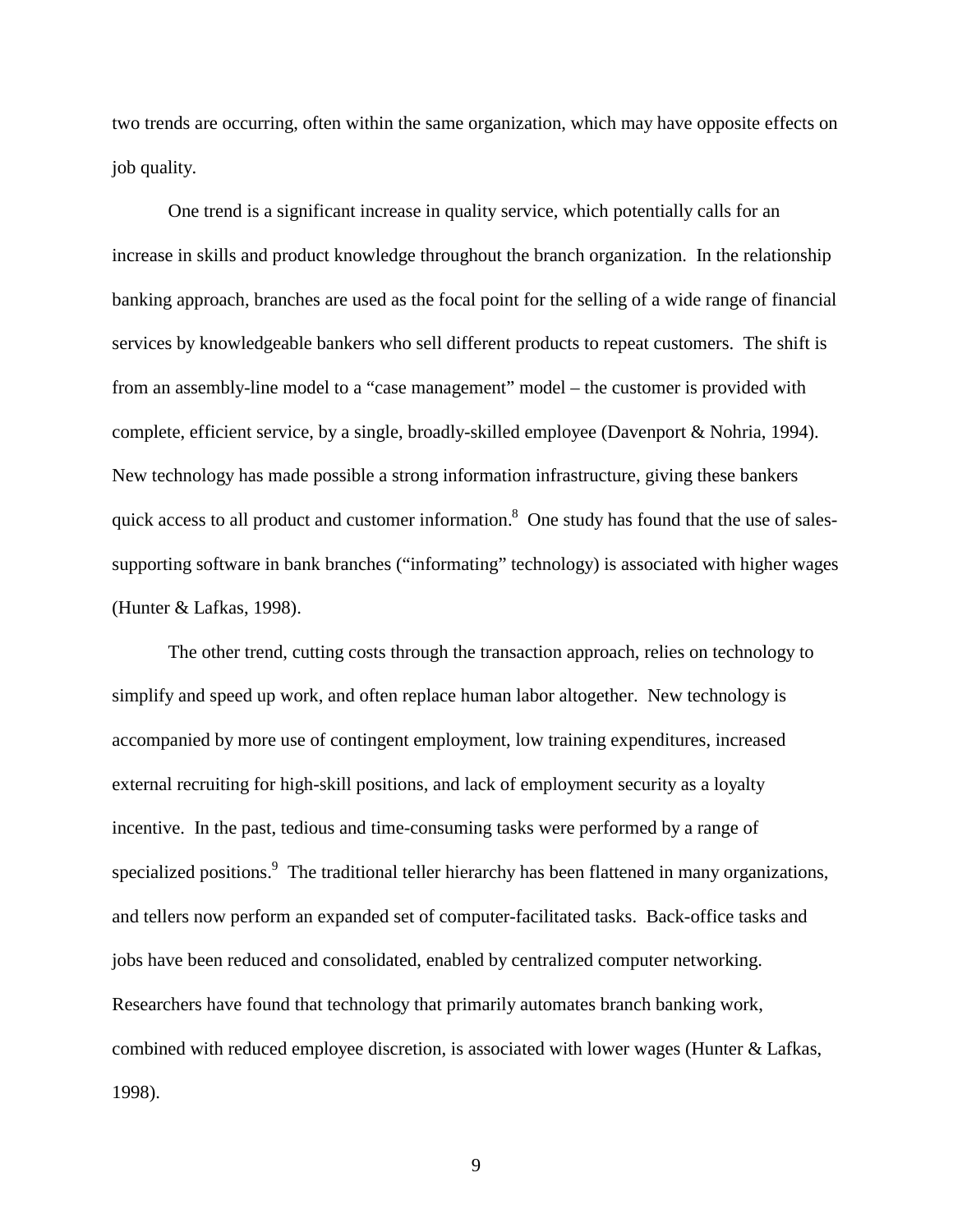The role of tellers remains in flux and is clearly still being determined, as will be shown below, even among banks leading the relationship strategy. Whether tellers will become an integral part of cross-selling and servicing, or will merely serve as courteous transacters, remains an open question.

### **Staffing Trends**

After peaking in 1990, the total number of employees in commercial banking fell by 98,000 to just under 1.5 million in 1996.<sup>10</sup> As the volume of electronic transactions has grown and back-office tasks have been automated and consolidated, technology has increasingly replaced human labor. Thus we would expect to see a decline in employment occurring in the lower-level positions. This is indeed the case; the relative proportion of higher-paying occupations within the industry has increased, while the relative proportion of lower-paying positions has decreased (Demsetz, 1997). The number of bank tellers, while falling by 40,000 between 1985 and 1995 (Morisi, 1996), appears to have reached a plateau at about half a million, as the Bureau of Labor Statistics projects a tiny increase of 0.1 percent between 1996 and 2006.<sup>11</sup>

At the same time, there has been a striking increase in the prevalence of part-time work, especially among tellers, over 90 percent of whom are women.<sup>12</sup> From the mid-1980s to the early 1990s, the percentage of tellers working part-time went from almost zero to 60 percent (Keltner & Finegold, 1996). Morisi (1996) contends that the shift toward part-timers has prevented the number of teller jobs from eroding further. Other researchers (Benton et. al, 1991) say that increasing the number of part-time workers can help banks recruit candidates with higher levels of education, such as college-educated women and college students; the latter currently comprise a large proportion of new hires for entry-level, part-time teller positions. Yet Keltner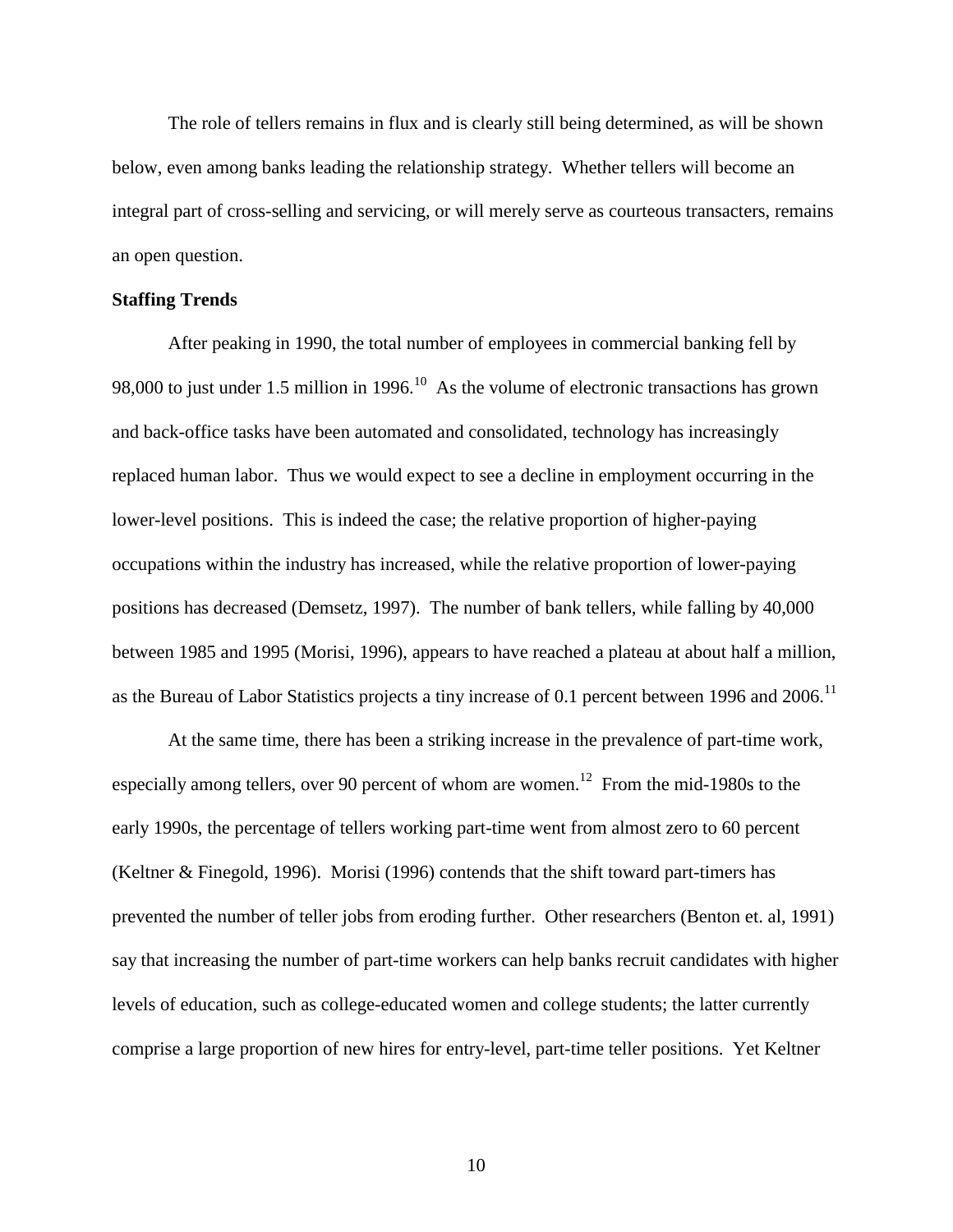and Finegold (1998) make the opposite argument, that the need for flexible staffing, not the need for particular skills, drives the hiring of college students.

In 1996, real average hourly earnings for non-managerial employees in commercial banks was \$9.46. Following the general economic trend of wage stagnation, in real terms wages have remained in the nine dollar range since the mid-1970's.<sup>13</sup> The median weekly earnings of fulltime bank tellers in 1996 were \$315 (which works out to \$9 an hour); ten years previously bank tellers were earning the inflation-adjusted equivalent of \$327.<sup>14</sup>

That wages for non-managerial employees are so low and have not risen over the years may be partly due to the fact that the industrial relations system in banking is (and has always been) weak and poorly coordinated. In 1993, union membership density in the banking industry was less than one percent; contract coverage density was about one and one-half percent. Ten years previously the percentages were only slightly higher (Hirsch & McPherson, 1993). Unlike the regulations governing the industry's product market, rules affecting its labor market have not changed. There are no firm-based work councils and no legal provisions for their establishment. Outside of firms themselves, there are no established mechanisms for developing the skills of lower-level employees, and within firms, training is likely to be informal, short, and jobspecific. $15$ 

Keltner and Finegold (1996; 1998) argue that the trend toward transaction-based banking is not simply a strategic decision but is also driven by a low-skill labor market. They report that human resource departments have noticed a decline in the quality of applicants for entry-level branch positions, with deficiencies in basic reading, math, and also social skills, leading the companies to plan around these low skills. The work of Benton et al. (1991) underscores that banks have a choice about their strategy; they agree that banks are experiencing a skills problem,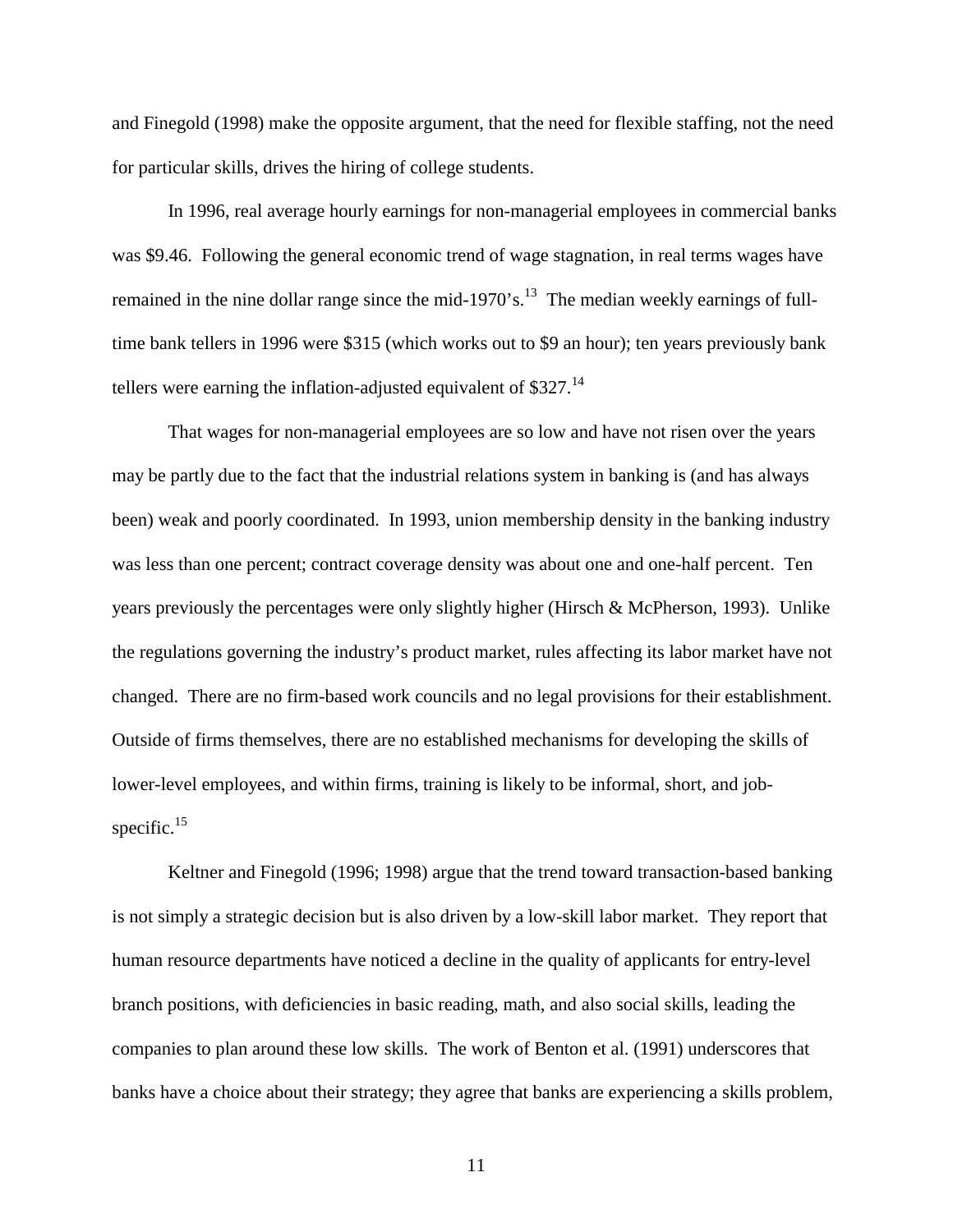but give examples of how some banks increase training and reorganize work in order to succeed in the changing industry.

## **CHANGES AT GLOBALBANK**

Twenty years ago, GlobalBank had a traditional focus: it was mainly a depository institution emphasizing checking and savings accounts. Thus the main source of profit was treasury (i.e., deposits) and mortgages. GlobalBank has responded to (and at times initiated) the industry changes described above, diversifying its products and shifting to risk and credit products, some of which are quite innovative. The product market has become much more complex and much more competitive. Technology allows quick, cost-efficient duplication of new offerings, so the bank is in a constant race against its competitor banks as well as new competitors such as brokerage houses like Merrill Lynch. Moreover, retail banking has grown enormously in its importance to GlobalBank. It is now at the forefront of the bank's strategy, and there is strong pressure from corporate headquarters on branch managers to generate profits, in a market where margins are already slim. Whereas branches were once rewarded according to the number of accounts they opened, they are now judged on the basis of profit and loss statements. The main source of profit is sales of a range of credit and investment products.

Thus, revenue growth is the bottom line. If consumer banking can be seen as consisting of sales (of financial products) and services (the processing of transactions), at GlobalBank it is now clearly the former which dominates. The sales side of the branches (consisting of the personal bankers, the platform workers of old) generates virtually all of the branch's revenue, while the transaction side (consisting of tellers and some back-office staff) loses money. But there is potentially a conflict here. An overriding emphasis on sales threatens to compromise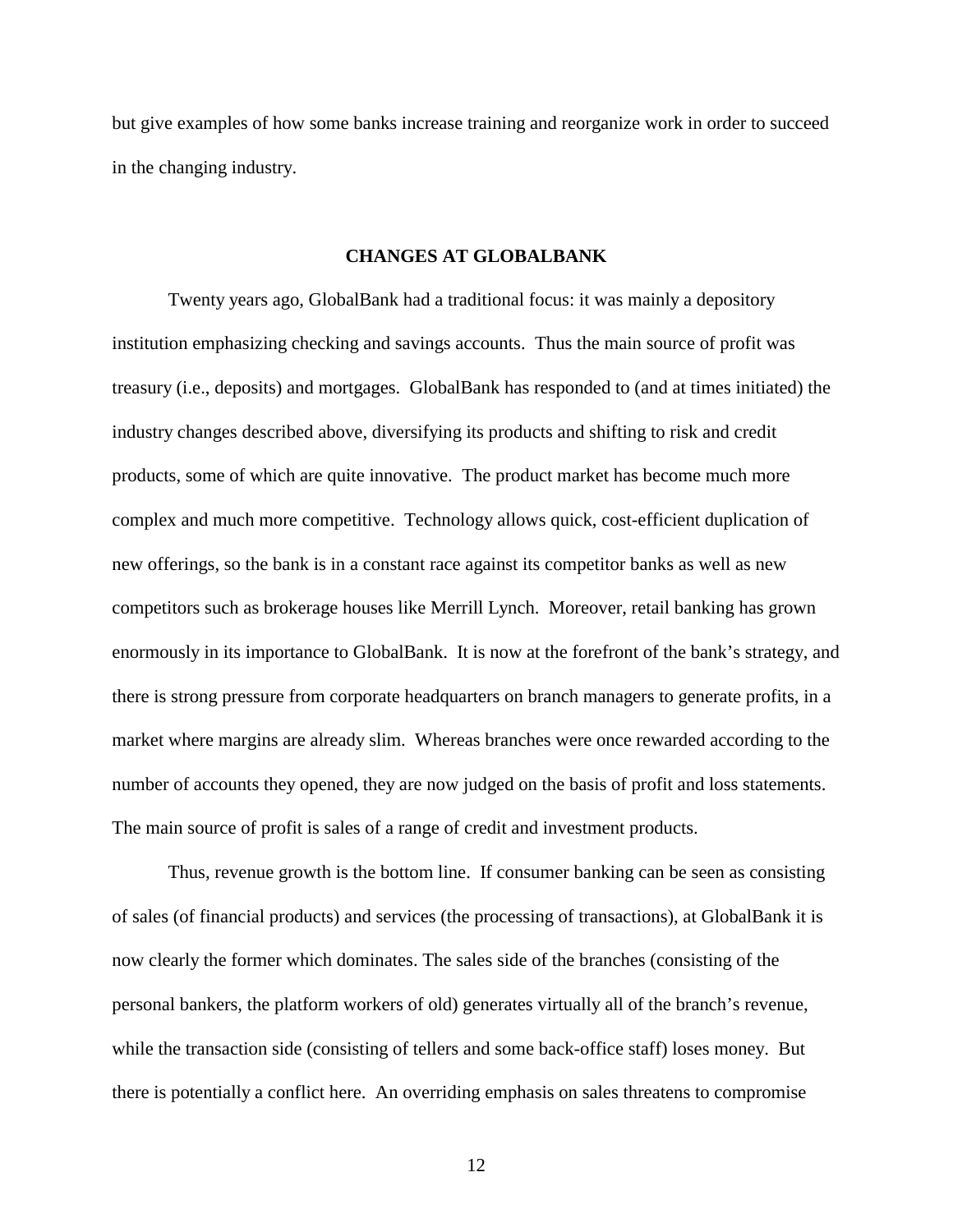service quality, and yet the latter has also become a key basis of competition. GlobalBank attempts to balance these two imperatives by adopting the market segmentation strategy: highquality relationship banking for complex financial services, and low-cost electronic transactions for basic financial services.

In practice, then, GlobalBank, like others, follows both a relationship approach and a transaction approach by segmenting its market into high revenue transactions and low revenue transactions. While GlobalBank stratified its customer base to some degree in the past, it is doing so more now. The "private banking" subdivision still handles the very wealthy individuals. But within the "GlobalBanking" division (for the rest of us), additional stratification is occurring. Customer accounts are centrally screened, and the individual branches receive lists of both individual and small-business accounts that have enough money to warrant hands-on management, via a personal banker and personal portfolio. Roughly 20 percent of a branch's accounts fall into this category, meriting relationship banking, and they generate roughly 80 percent of the revenue. If a branch has a sufficient number of such accounts, it qualifies for onsite certified brokers.

For the rest of the accounts, the transaction banking approach means that great effort is put into convincing customers to end simple transactions with tellers and use ATMs instead. For basic financial services handled by tellers and back-office staff, the bank tries to cut costs and automate as much as possible, since these services lose money. Payroll costs have been reduced with tighter staffing and a dramatic increase in the percentage of part-time tellers. The laborsaving ATMs, telephone and computer banking have also increased the scope of transactions that are done electronically. In short, GlobalBank's goal is to reduce the cost of simple transactions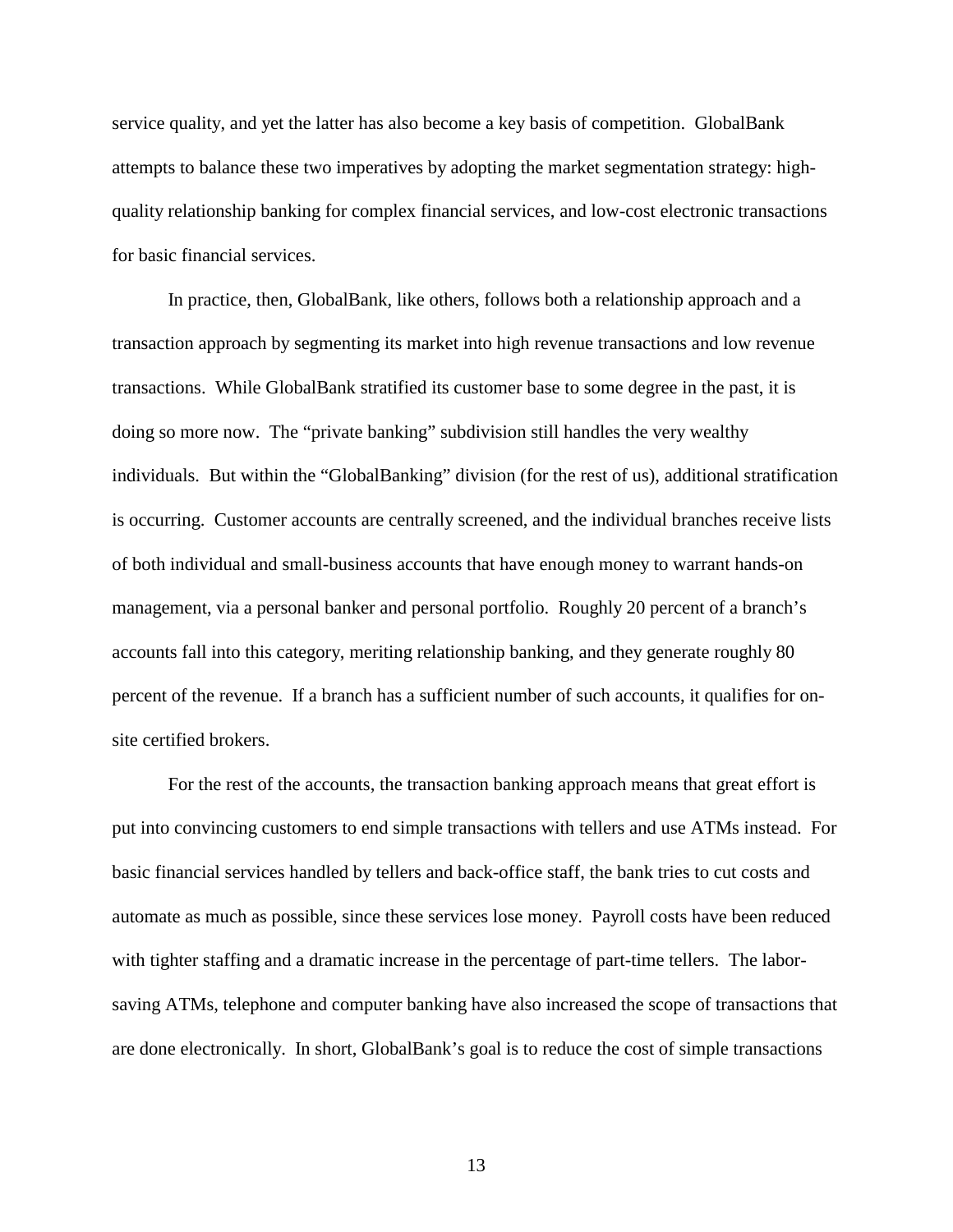(and the human labor devoted to them) and to increase sales and service to customers who are potentially profitable.

### **Restructuring**

In pursuing this goal, in the early 1980s GlobalBank began a massive reorganization of its branch system. This system had been divided into separate geographic markets and branch networks, each its own fiefdom with different rules, practices, and strategies, and duplicate support staff. Over several years, the bank centralized this system, reducing operational costs and staffing, creating one coherent strategy across the board. Each area's operations and support services were reorganized and collapsed into one set of *functional* groups and another set of *support* groups, serving the entire region. Branch operations, strategies, products, training, hiring, and job definitions were made uniform. At the same time, the top-down autocracy that had prevailed within the old areas was broken down, so that the few remaining area directors (reduced from 20 to about 4 or 5) now manage by coaching branch managers rather than directing them.

A critical part of this process was the national consolidation of several back-office functions, which before had been performed within each region and even within individual branches. The idea was to centralize all work that did not require face-to-face interaction with customers, thereby reducing overhead and management and creating uniform practices. Thus all customer service, operations, and investigations functions have been moved to one location. Consumer credit management and mortgages have also been centralized. Deregulation played a major role in allowing GlobalBank to cross state lines and target states with low interest rates. The major function that remains in its home area is check processing, because it needs to be physically proximate.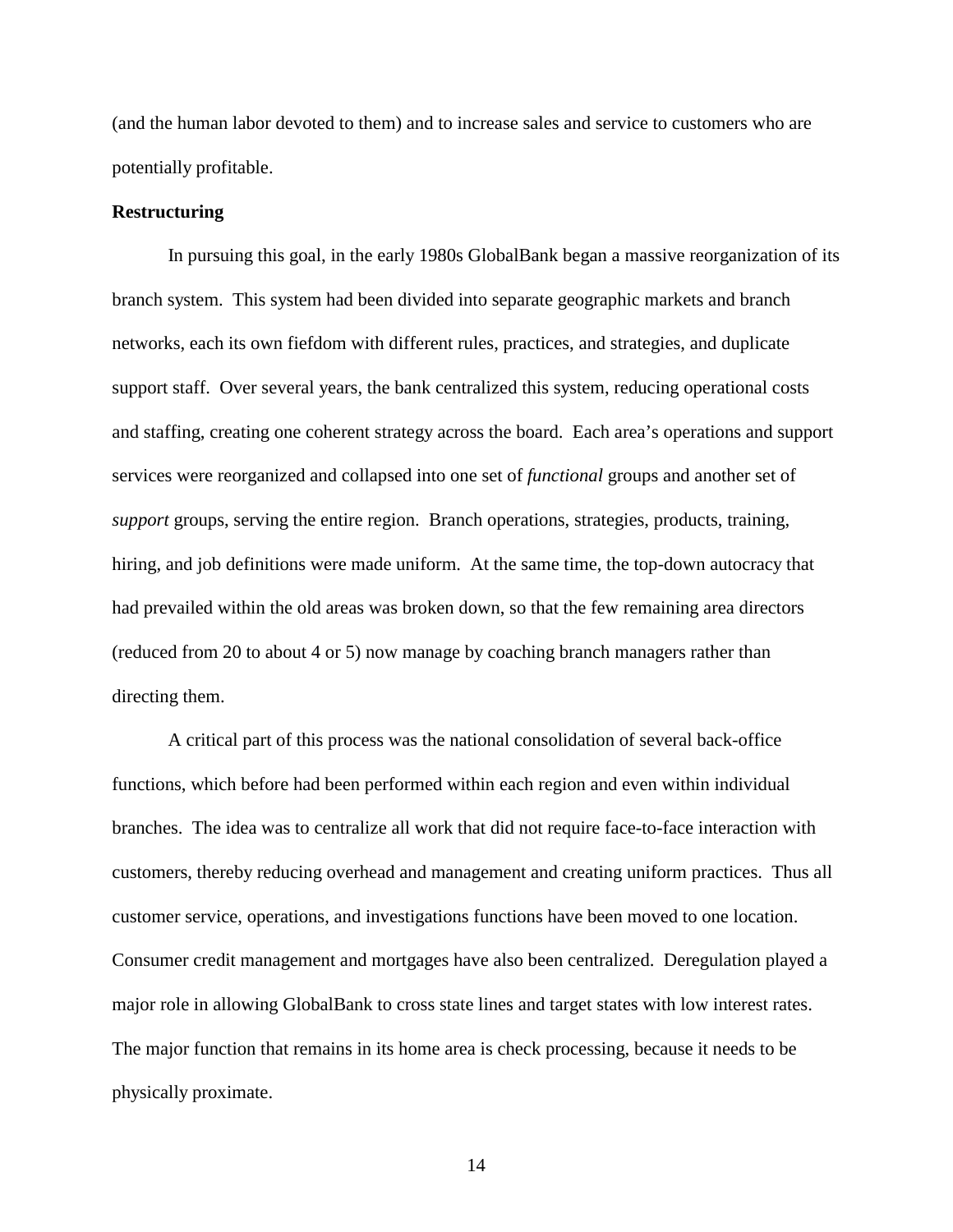Almost everyone knowledgeable about the reorganization process agrees that while it was painful, it has cut down on managerial layers and significantly improved coordination and efficiency.

## **Technology**

GlobalBank has also been the industry leader in technological innovation. It was one of the first to introduce ATMs on a large scale, but the continual upgrading of the bank's technological infrastructure has been just as important. Computerized account information and processing were centralized, so that a customer's entire banking profile is now linked and accessible nationally, including accounts, credit cards, loans, mortgages, and investments. This technology has clearly been instrumental to the goal of cross-selling and account management. It has also enabled the consolidation of the back-office functions. Finally, the near automation of tedious processing tasks remaining in the branches has enabled the shift to service delivery, by freeing up time for customer interaction.

The dominance of technology in the GlobalBank story is no accident. Organizational change to increase productivity at GlobalBank has clearly targeted the following hierarchy. First and foremost, the focus has been on reengineering the *process*, most often via technology. Sometimes these changes affect *customer service*. Last in line for the trickle-down effect are *employees* and their work. All three levels have been affected, but the point is that the impetus for and cause of change has come from process reengineering – not for example, from starting with a fundamental restructuring of the workplace, via teams or other high-performance workplace practices.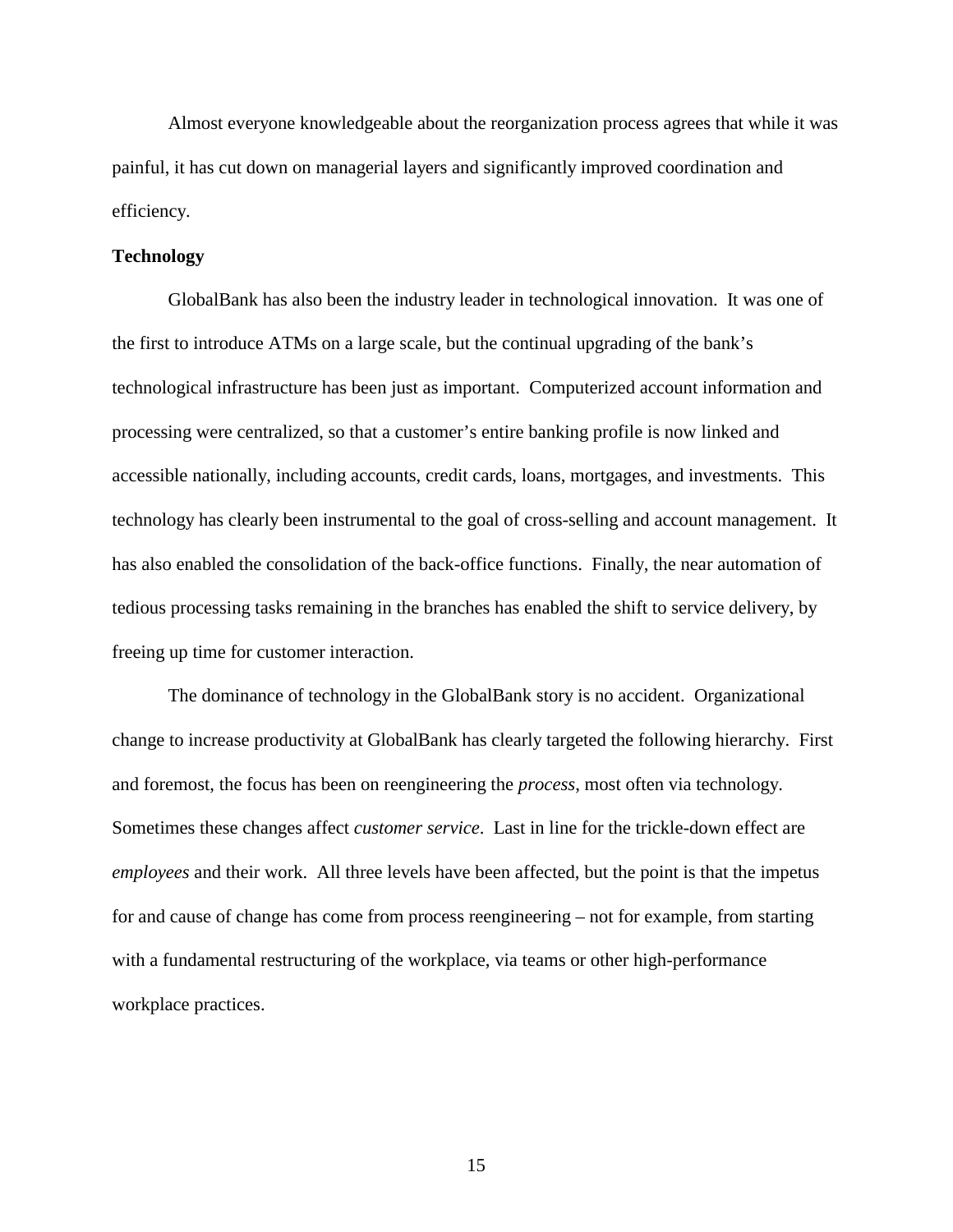### **Employment Levels**

Measuring the effects on employment levels is difficult, because the work entailed by retail banking is now very different than it once was. Counts before and after restructuring are not strictly comparable, as clearly some of the "lost" jobs have been shifted out of the area. As well, GlobalBank was hit with several severe financial crises, which set off a large wave of downsizing. On balance, though, there has certainly been a net reduction in jobs because of gains in economies of scale, reduction of managerial layers, and technology-driven efficiencies. In 1985, employment was roughly 8,000 to10,000 in the entire metropolitan retail banking division, with about half working in the branches themselves. In 1996, total employment was only about 4,800, with more than two-thirds working in the branches. The total number of branches has declined over time in the region, and the trimming process continues. Especially in recent years, there has been a big move to close inefficient branches that show little potential for revenue growth, so that the 250 branches from a year ago have been cut to 179. Of 2,000 backoffice jobs, roughly 1,500 were moved out of the region or automated.

At the same time that branch employment declined, however, the number of transactions has skyrocketed. In 1980, tellers and ATMs handled a total of 139 million transactions, with the tellers' share at 67 percent. By 1997, the total had climbed to 214 million transactions, with the tellers' share at just 23 percent. One would be hard pressed to overestimate the effect of ATMs and other automated technologies in allowing for expanded volume without expansion of the workforce. Moreover, human productivity increased so that both tellers and back-office workers (such as phone representatives) can now handle roughly double the transactions they did in the past.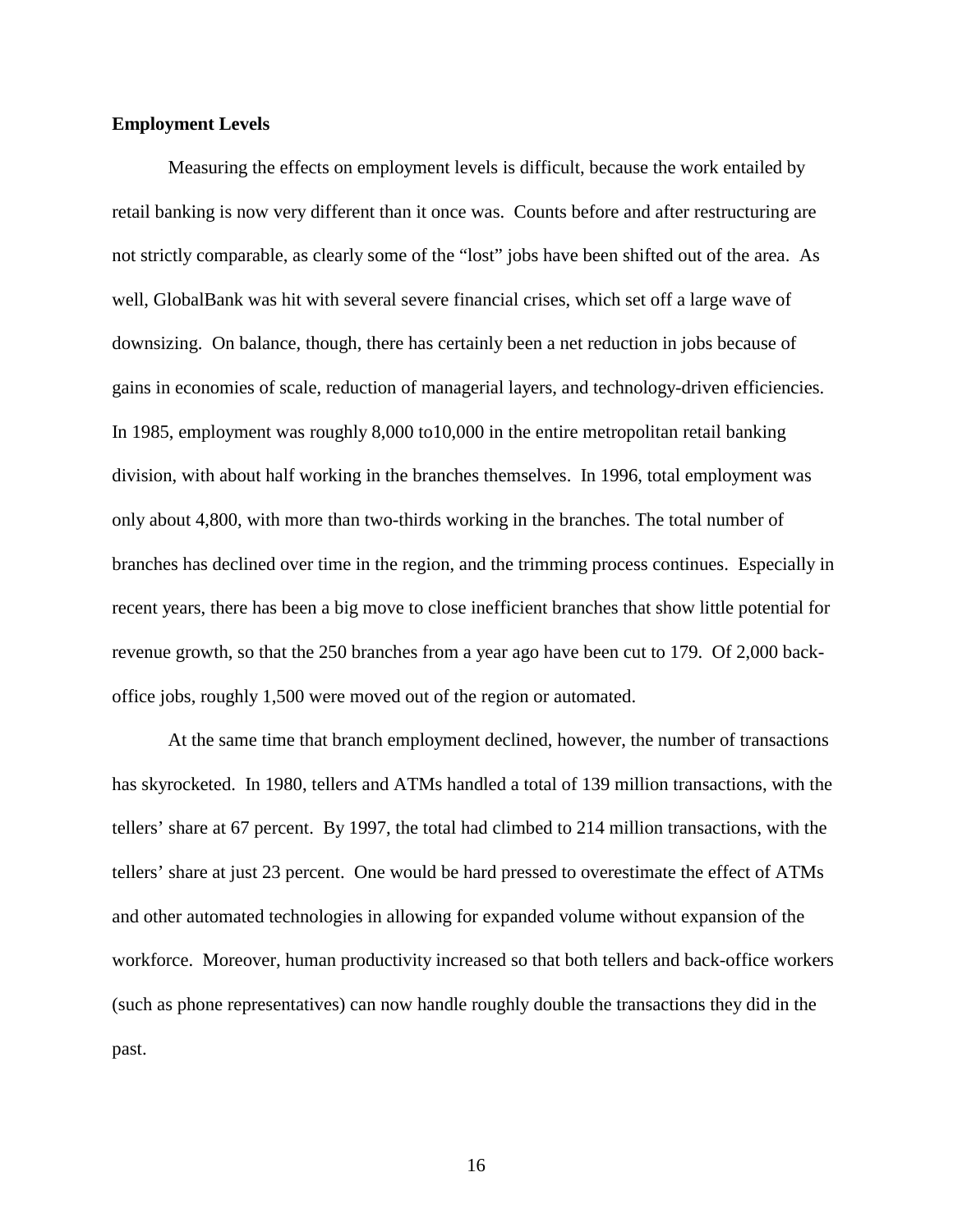#### **EFFECTS ON JOB QUALITY**

The reengineering at GlobalBank has had important effects on the staffing, task content, and quality of jobs at the branch level. In the past, the majority of branch jobs were transactionand processing-oriented. Tasks were highly routinized and often time consuming, and job content was narrow. Numerous position titles were organized into vertical hierarchies in three clusters—tellers, back-office personnel, and platform workers. Most tellers performed a limited number of simple services, such as cashing checks and processing deposits. Back-office work was performed at the branch or within the region by a staff of clerks, who were roughly equal to tellers in status and career potential. Platform workers, one level up in the hierarchy, typically opened accounts and processed loans.

In different ways and to different degrees, these jobs have been transformed by GlobalBank's segmentation strategy and technological development. The most obvious effect is that the majority of back-office jobs have been either eliminated or moved out of the metropolitan branches, to national customer service phone centers. While these call centers were not the main focus of our research, we did ask about changes in the quality of the relocated jobs, and other researchers have been studying these centers.<sup>16</sup> There is no consensus as to whether these jobs have generally been upgraded or downgraded, but it does appear that the classic deskilling argument holds for the entry-level, lowest-tier phone jobs. Wages are low and automation has routinized and speeded up this work and also allowed for very close monitoring. There are also, however, increasingly higher-level call jobs with better wages and more autonomy, as workers have to master more information about bank products and provide tailored customer service.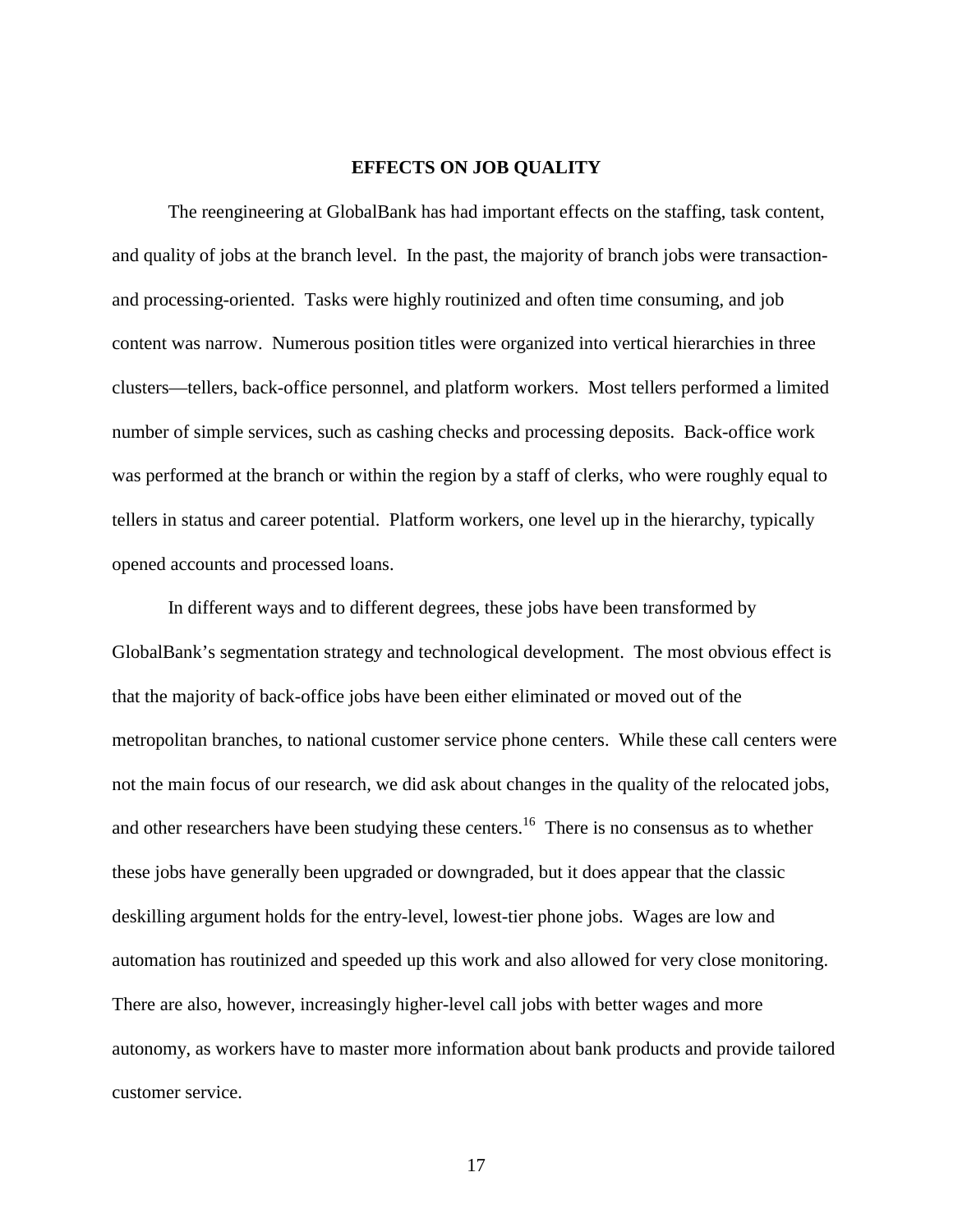For the jobs that have remained in the metropolitan branches, we found a complex mix of effects on job quality. These will be detailed below, but it is important to recognize that at a broad level, the content of branch work has shifted over the past three decades. While it can still be divided into service work and sales work, the distinction has become less dominant. The sales part consists mainly of personal bankers who engage in relationship banking. The transactions of the simple services side (those that are not done by ATMs) are still carried out largely by tellers, supplemented with the few remaining back-office employees whose functions have not been automated or consolidated at national centers. Yet there is also more flexibility and movement across tasks and jobs according to need. And, significantly, the push to sell is being infused more and more into the simple services side. Indeed, in an attempt to redefine all workers' roles, a slogan used in training sessions is "service *is* sales."

### **The Upskilling of Platform Workers**

Part of GlobalBank's move toward quality customer service was a collapsing of job titles into about half their previous number. On the sales side, platform workers with specialized duties and various titles were all recast as Personal Bankers. They are now regarded as Officers, representing a clear increase in status since the designation also applies to branch supervisors and managers. While informal distinctions in job content remain, this position has been transformed into a complex, somewhat autonomous, skilled sales occupation. The role of personal banker is being redefined as that of consultant.

Personal Bankers have access to all customer account information through the bank's centralized computer system. They manage multiple accounts for a given customer, making referrals to investment brokers when appropriate. Most of the routine tasks (such as changing addresses, issuing cards, and adding new accounts) have been taken over by tellers, so that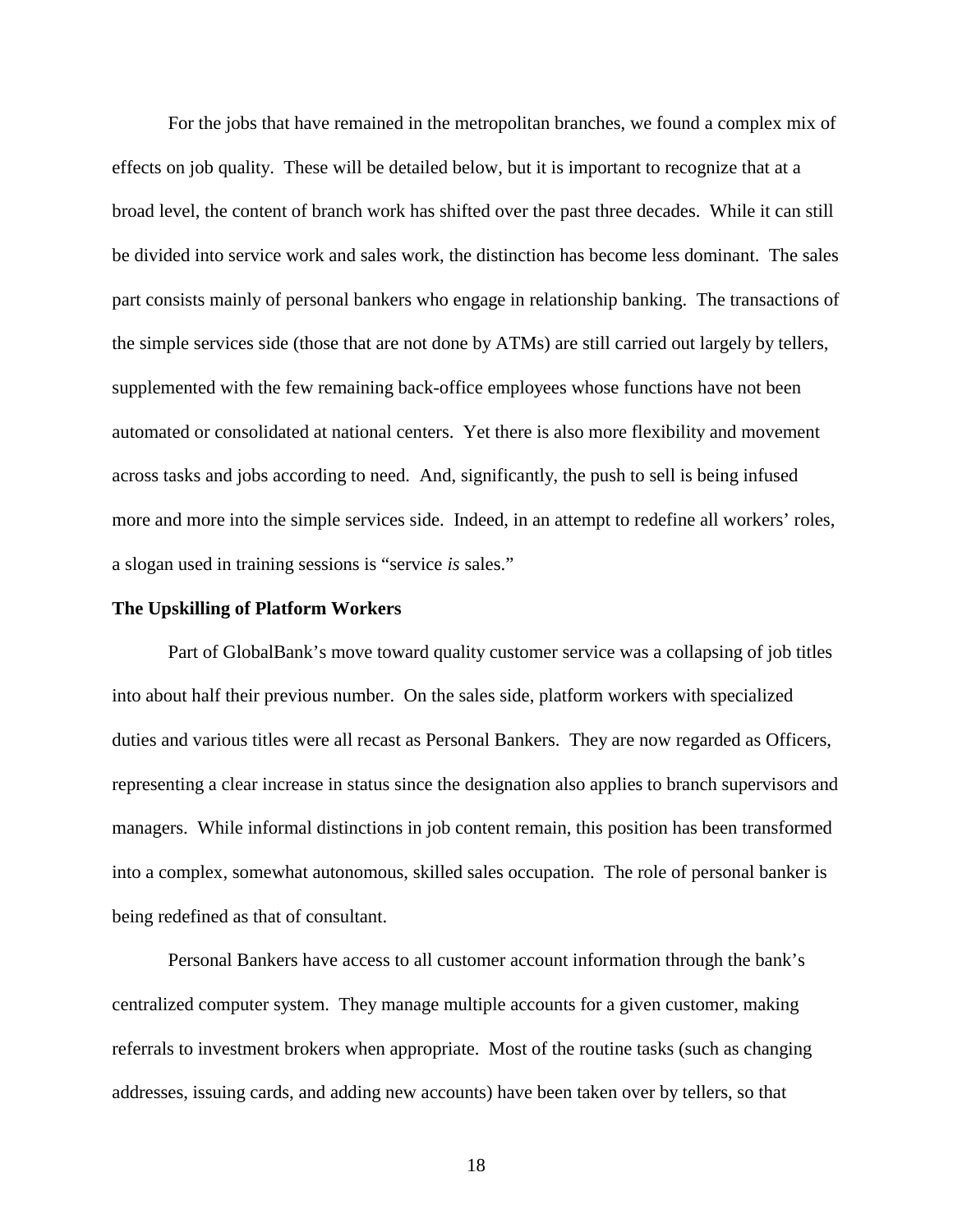Personal Bankers can focus on high-level accounts. Because of the great diversification of consumer banking products, Personal Bankers must possess knowledge and expertise in a number of fields. Above all else, they must cultivate skills in cross-selling, one of the foundations of relationship banking: both individuals and businesses are encouraged to add products and services to their accounts over time. Finally, there is more flexibility in the position with movement across tasks and jobs according to need (e.g. between management, sales, and even teller supervision).

Personal Bankers today typically have four-year college degrees, which had not been true in the past, and both insiders and outsiders with proven sales savvy are recruited. Incumbents can sign onto sales and product workshops at their own initiative. Base pay has increased substantially, and performance-based bonuses can be significant. In sum, platform workers have been upskilled to multi-talented sellers.

#### **The Attempt to Make Tellers "Sales People"**

The story of changes in job content becomes more complicated when tellers, now called Customer Service Representatives, are considered. GlobalBank's stated goal is to free tellers from the traditional monotonous tasks of check cashing, deposits, and money counting and to involve them more significantly in the bank's selling process. The characterization of this shift, used by managers and workers, and emphasized by trainers, is that of tellers changing from "order-takers" into "sales people." The extent to which this has occurred is another matter.

Tellers continue to perform basic transactions, albeit more quickly and efficiently, due to technology. The bank's centralized computer system consolidates all account information and history, generates applications automatically, transfers money electronically without paperwork, and does the end-of-the-day balancing (an extremely time-consuming process in the past).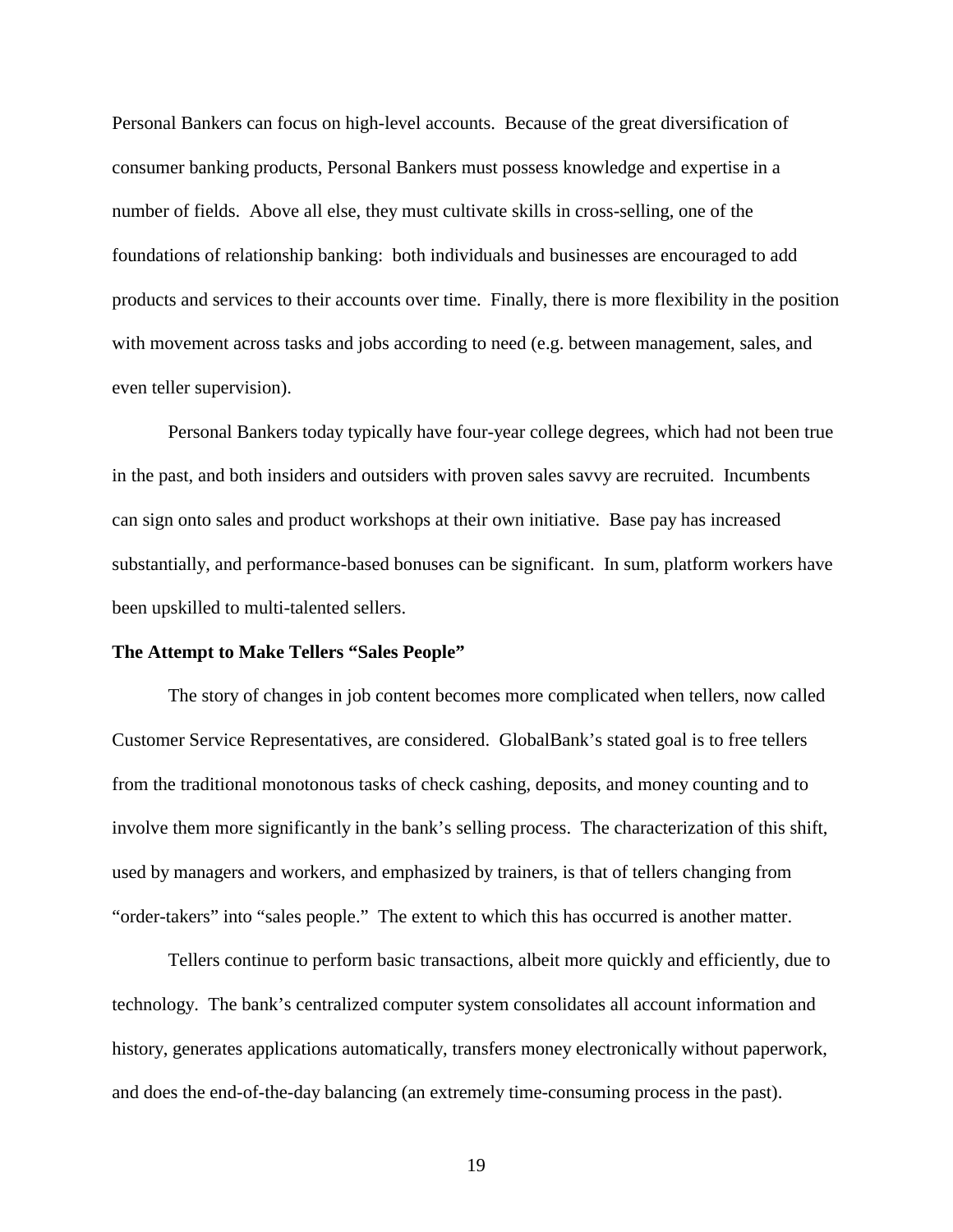Technology has given tellers new tasks: generating ATM cards and pin numbers (which now can be done on the spot), processing ATM envelopes, and arranging for electronic payments and transfers. Tellers can now also make account changes, such as adding a savings account to a preexisting checking account. Upgrades and improvements to the technology are a near constant, but are by all accounts easy to learn.

Tellers have become responsible for helping customers understand the different vehicles they can use to access their money, such as ATMs, and telephone and on-line banking. Assisting them in this goal is a new flexible and service-oriented position, the Customer Relations Manager, who has the main task of managing traffic flow. The CRM greets, screens and directs customers to different branch zones, gently steering customers toward ATMs and away from tellers, and filling in for tellers and even personal bankers when needed.

GlobalBank aims to make sales people out of tellers by developing their interpersonal skills and by having them contribute directly to the relationship strategy through "referrals." Ideally, a teller evaluates customers that come to his or her service window, and when account information indicates a profile for a particular product, refers them to a personal banker or investment officer. A savings account balance of \$70,000, for example, would indicate a referral to investments. Potentially, then, referrals can require product knowledge and selling skills that are far removed from tellering in the past. The enhanced training of tellers reflects this shift in emphasis, by introducing appropriate sales and product knowledge classes.

In practice, however, the importance of referrals varies considerably by branch management and by the clientele that the branch serves. There is strong consensus among branch workers that accuracy in transactions and organizational skills are still the key attributes of a good teller. And during high customer volume, no one expects or wants tellers to make referrals,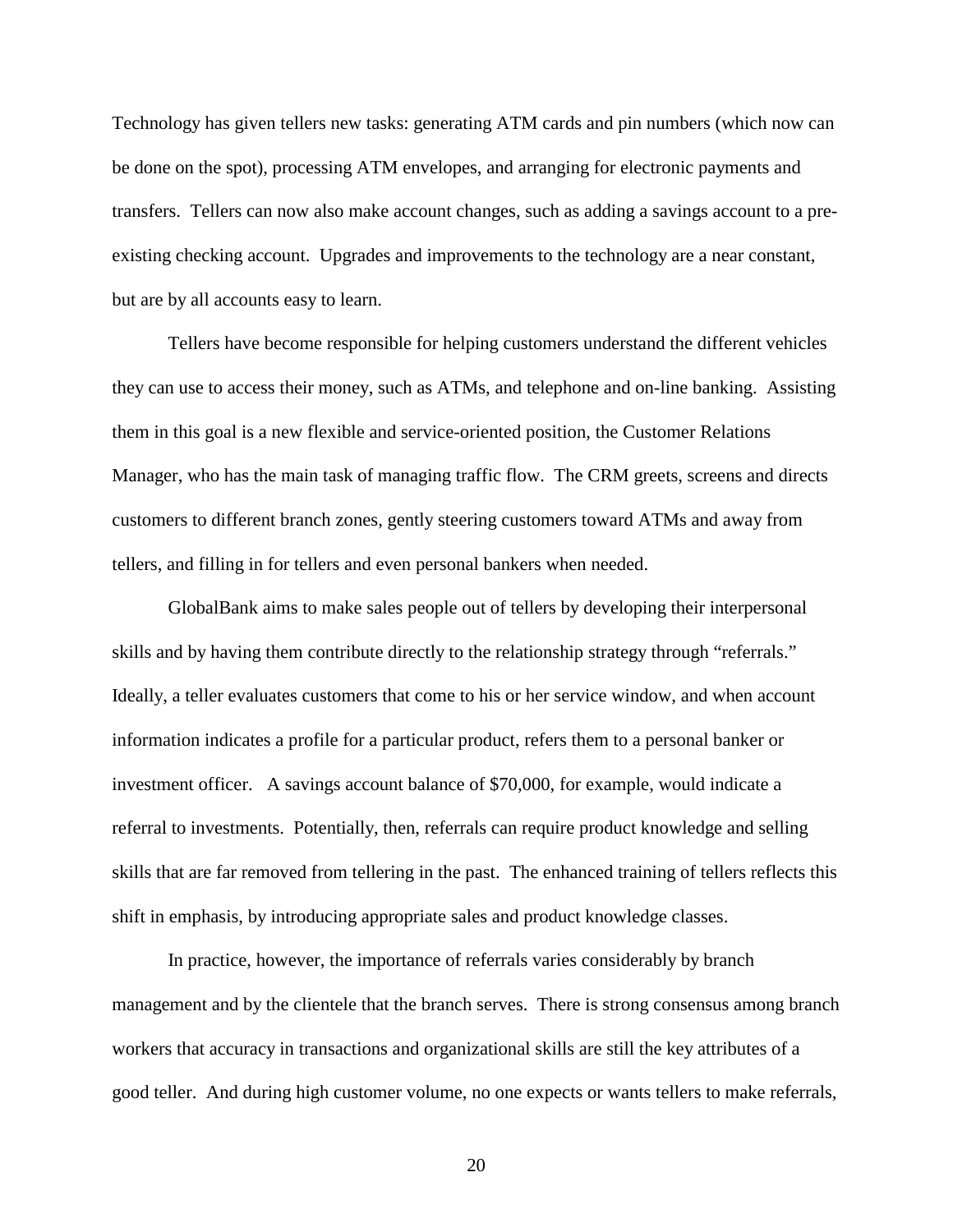since doing so necessarily slows down service – and this hurts customer satisfaction. Finally, some types of referrals are relatively easy to make (such as suggesting a credit card application), whereas referrals to lucrative investment products are not yet commonplace. Referrals do not dominate tellers' job content.

That tellers have not to date become an integral part of the sales process is not to say there has been no change in job content or quality. Compared to the past, tellers must organize a greater number of time-sensitive tasks while not undermining courteous service. This makes the job more stressful. There is also evidence for a moderate increase in skill levels, mostly in the area of interpersonal skills. In short, at an absolute level, some upskilling and upgrading of job content has occurred, yet tellers have not been transformed into sales representatives. Finally, corresponding to the industry-wide trend toward flexible staffing, more than half of the tellers are now part-time workers and almost everyone begins part-time. This is in stark contrast to the past, when virtually all tellers were full-time.

## **Teller recruitment**

Congruent with GlobalBank's overall strategy, recruitment for branch jobs is now centralized and no longer done independently in the different regions. Although managers often identify their own candidates, frequently through referrals from current employees, branches do not do their own hiring. Referrals and other applicants, including those responding to newspaper ads and walk-ins, are always sent to central recruitment. There the applicants are taken through a series of screens, and branch managers are then given the final say on whether or not to hire. However, branch managers are actually now much more involved in hiring than they were eight years ago, when the goal was simply to find dependable and accurate tellers, characterized by one recruiter as "transaction machines."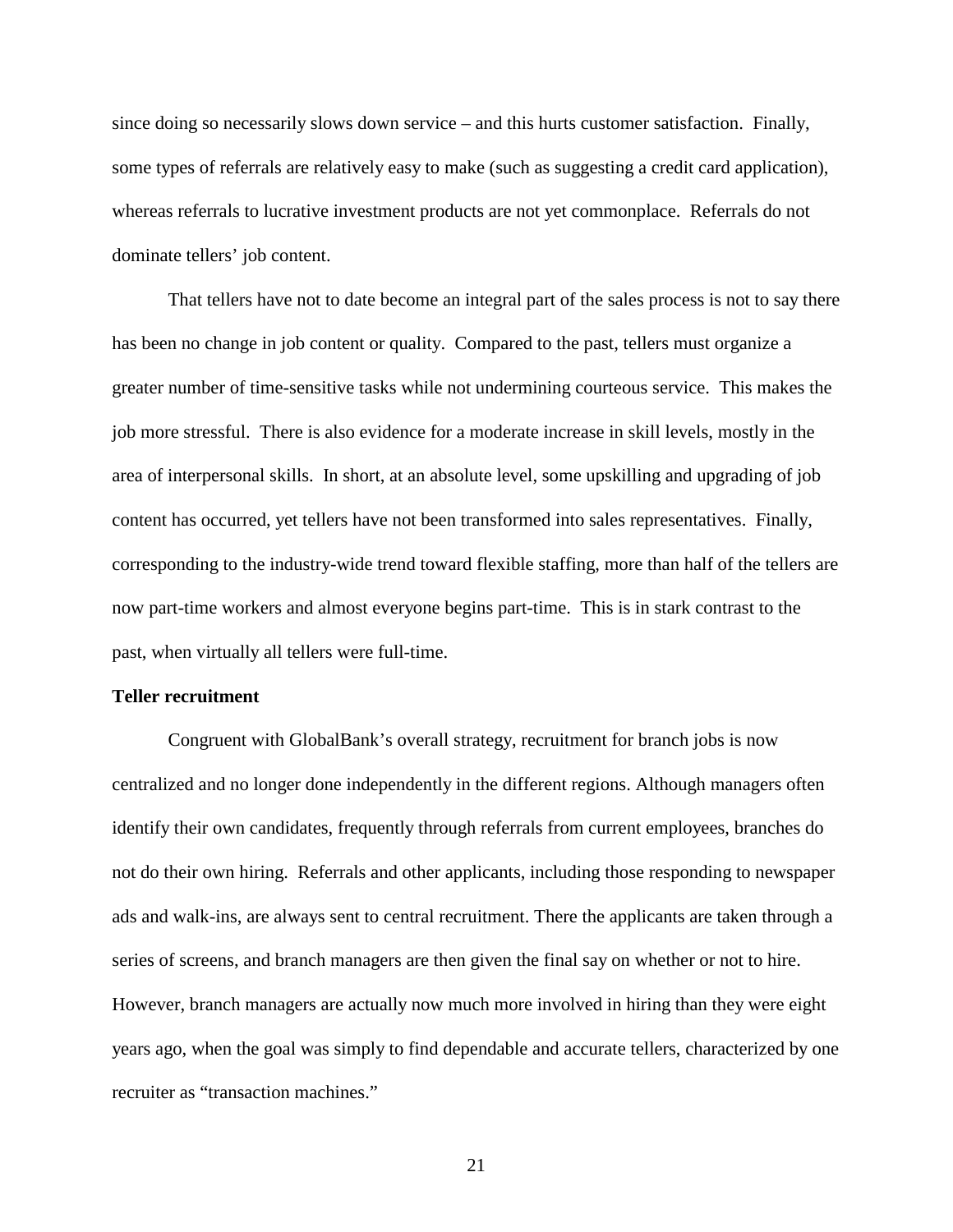Teller recruitment has become significantly more selective and also more methodical in recent years. The screening process consists of several different stages, many of which are new. First, a pre-employment test is administered, the core of which is a behavioral section with multiple choice questions. A short video is also shown at this time, to illustrate what the teller job encompasses and to screen out candidates who would find the work unpleasant. Then a brief phone interview is administered by an outside vendor. The applicant then comes in for a face-toface interview, often with a branch manager present, thus facilitating discussion about particular candidates between branches and recruiters. Finally, recruitment is experimenting with a math test, $17$  which would be used to screen for transaction skills.

The screening of tellers has several clear mandates: to find quality workers with selling and service experience, to reduce turnover, and to ensure that new hires are willing to work in flexible, part-time schedules. These are roughly of equal importance. Recruiters obviously seek candidates with banking experience, but proven sales ability in other retail sectors (especially upscale) is a good proxy. Recruiters also look for experience in cash handling, in telemarketing, and in professional work environments. Evidence of job-hopping is a strong negative. Recruiters emphasize schedule flexibility and the willingness to start part-time (even if that means eliminating some good candidates). Applicants are repeatedly told that they will begin part-time, and that promotion to full-time depends on their performance.

Although tellers have not yet become salespeople, most recruiters ultimately stress the need for tellers who can participate in the long-term strategy of relationship banking, so new candidates are told that they need a "sales orientation." Soft skills rank high, so that the applicant's professionalism (communication skills, friendliness, and appropriate dress) is key. Finding applicants with good soft skills who are also willing to follow instructions in a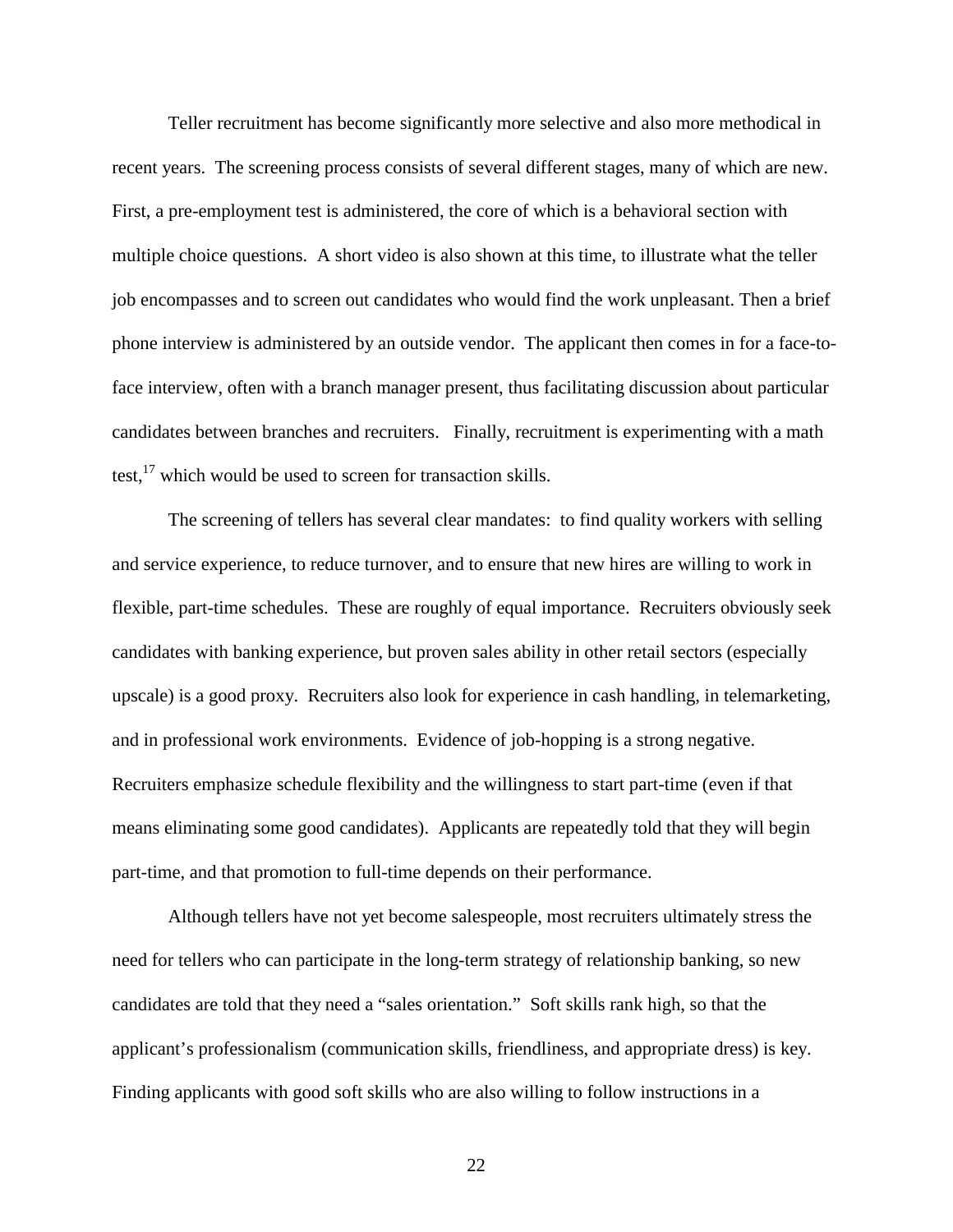traditionally low-status job appears to pose the most difficulty. Hence college graduates are generally considered to be overqualified, but applicants with less education often lack the communication skills needed for the bank's new emphasis on service and selling. The result is that tellers most often have some college experience or a community college degree, but do not (yet) hold a four-year degree. In the past, a high school degree was the most common credential, and candidates were selected almost solely on the basis of hard transaction skills.

There can be variation in this process, again by market segment. Branch managers in the up-scale Manhattan, Westchester and Connecticut markets can be more selective, especially of service and sales skills. But they also tend to receive applicants with higher expectations for career development. At branches that are high-volume and focused mainly on transactions, tellers might be screened more for the traditional aspects of the job.

In the past, the applicant-to-hire ratio was roughly 3:1. Now it is much higher, up to 40:1 if all applicants who simply call about a job listing are counted. If one only counts applicants who make it to the stage of submitting a resume, the ratio is 10:1. Referrals fare better, as roughly 35 to 40 percent of hires are referrals, and priority referrals (who have been actively culled by branch managers) have a 70 percent pass rate.<sup>18</sup> There is growing reliance on informal network hiring. Thus GlobalBank has no problem finding applicants, but has a difficult time getting quality recruits who are committed to the company and who are willing to put in the time at a low-status entry-level job.

## **Teller training**

Consistent with an increased investment in recruiting and screening, the training process has been centralized, standardized, and lengthened over the past decade. The training period has been extended from 12 days in the late 1980s to 20 days currently, and the cost per teller has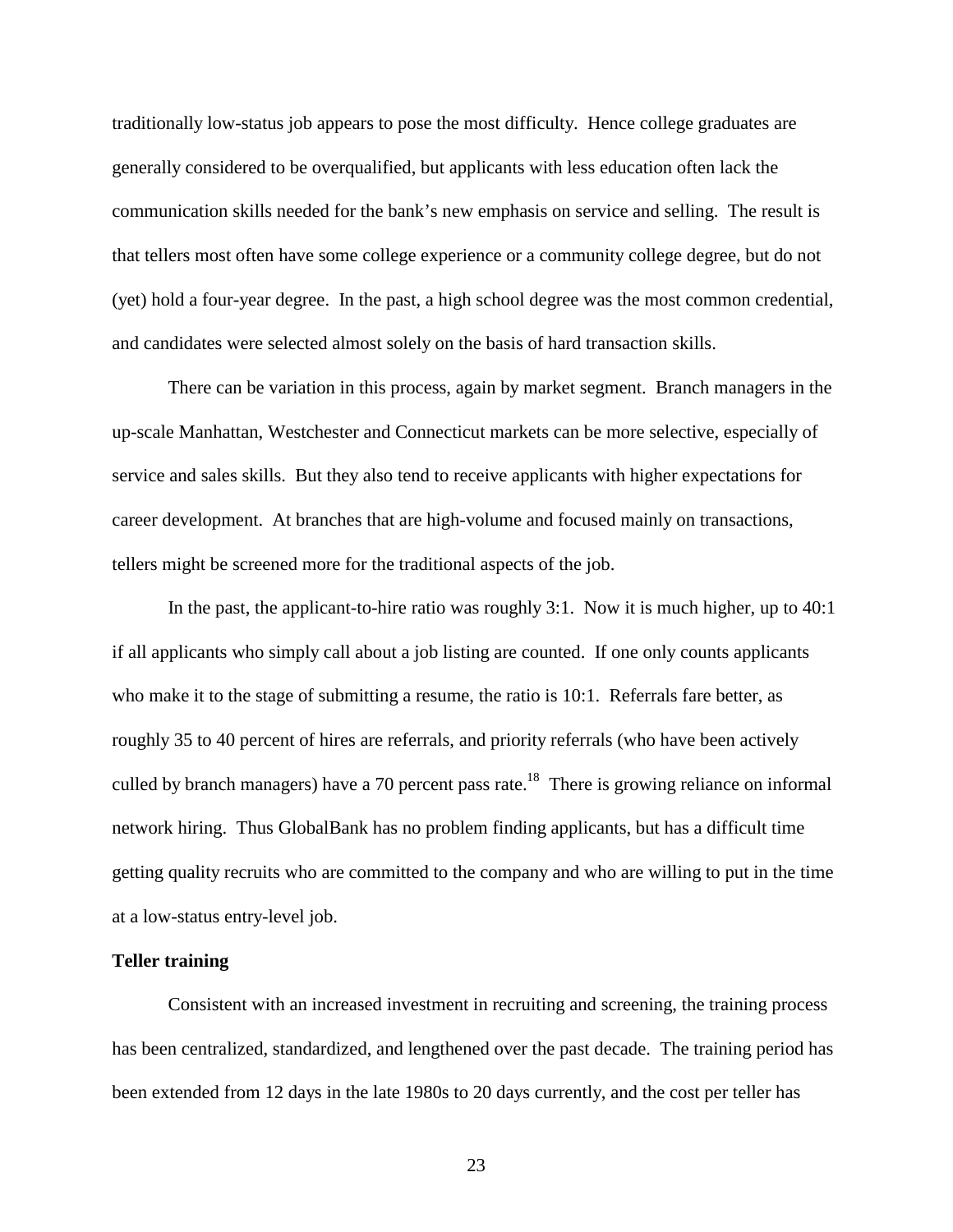risen from \$3,000 to \$4,000. Lengthy training is useful in inculcating company culture (Benton et al., 1991). Much of the increase in teller training is driven by the bank's new focus on quality service and selling, but the additional eight days are not entirely taken up by training in soft skills and how to provide quality service. True training in customer service takes up only one day, and covers referrals and communication tips for good service, and entails role playing and oral and written responses to videos on service encounters.

Teller training has always focused on transactions, and the fundamental learning of concepts and tasks has not been reduced (e.g. debits, credits, how to count and balance cash, federal reporting of certain transactions, what the FDIC is). Now, however, tellers simply need to learn a lot more. The integrated computer system must be mastered, as well as new tasks and transactions. Training has also been expanded with a branch visit, a self-directed learning module, and additional practice days.

The formal training takes place at a central location in a classroom, and is intense. In order to pass the program, trainees must earn a minimum number of points during the 20 days, which are accumulated in a variety of ways (exams, which include a service assessment, as well as take-home assignments, attendance, cooperation, and personal appearance). Some trainees have a difficult time with the technical part of the program. Although all materials are written on an eighth-grade reading level, the sheer volume of information to be learned is immense. Since GlobalBank eliminated the math and English hiring tests in the early 80s, problems in these basic skills sometimes crop up during the training period.

Tellers also gain much practical knowledge at the branches, through on-the-job training accomplished with a buddy system. To varying degrees, there also appears to be a good amount of informal cross-training, supporting the goal of integrating the service and sales work of the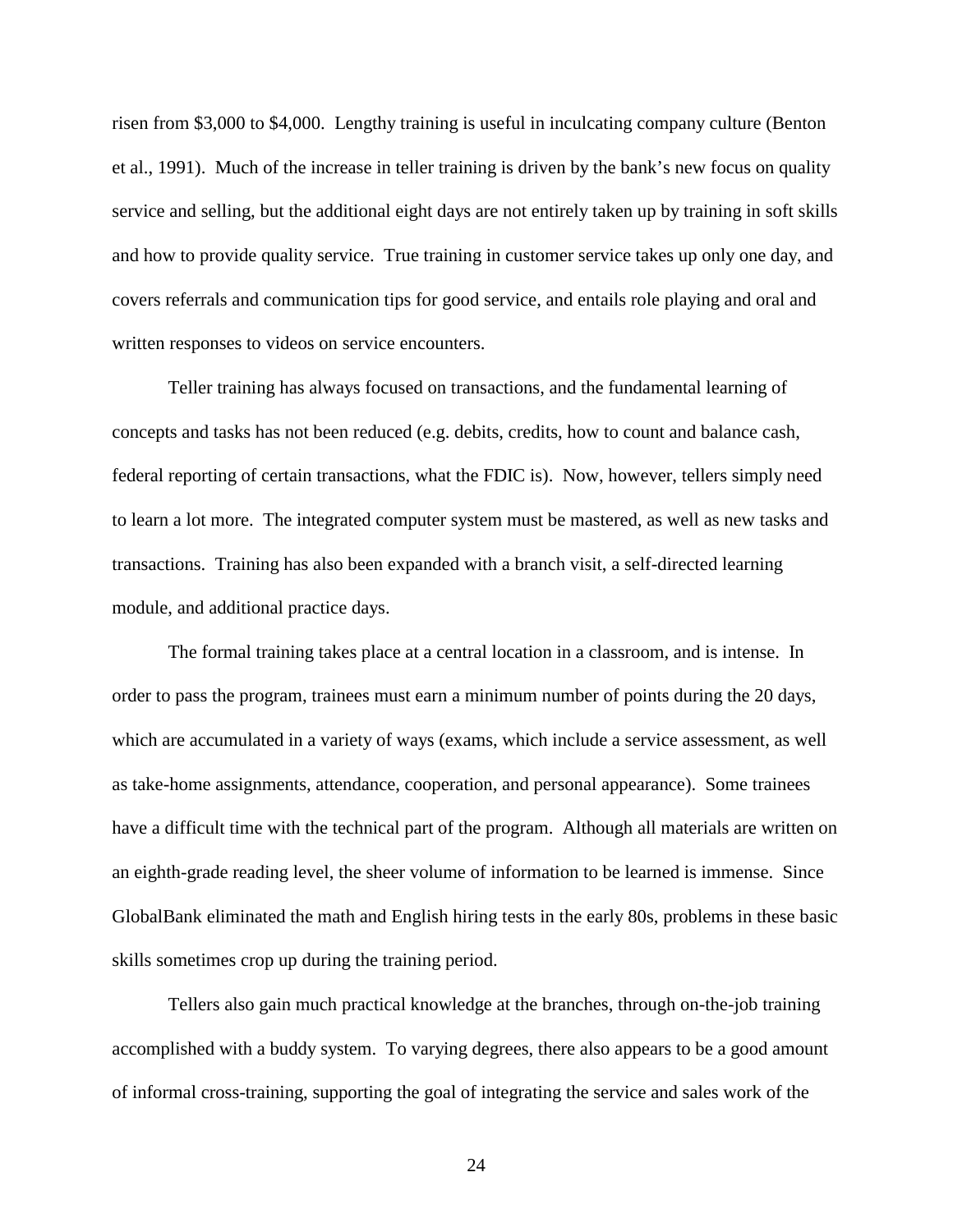branches. At both of the branches that were visited, individual development and skills upgrading was seen as an important goal, benefiting both the worker and the branch. For example, a teller might help out a personal banker for a few hours a day, or will learn a specific function. Once competencies are gained in new areas, it is not uncommon for tellers to cover for the middle-man position of CRM, and for CRMs to cover for personal bankers.

Personal bankers are trained formally in a two-week program (covering product knowledge, technology, credit, loan process, and sales). It is in this training that personal bankers' role of consultant is emphasized. One of the most important workshops is a two-day class called "Customer Focus Sales." This workshop is an integral part of the personal banker training, but can also be taken by CRMs and even experienced tellers who want to move into sales. The workshop teaches a sales technique that is customer-focused and oriented toward long-term relationship banking (as opposed to pushing products for quick sales). Trainees spend considerable time practicing with different sales approaches, such as the use of open-ended questions, and learning how to initiate "high-gain" questions, frequently through role-playing.

Ongoing training classes and workshops are also available, such as "listening skills," "presenting to small groups," and "Excel for Windows." These are most frequently used by personal bankers to hone their selling skills. Yet tellers can also take advantage of them. For example, one teller we interviewed told her branch manager she was uncomfortable with the new sales-oriented referrals; her manager recommended she take a course specifically focused on this added aspect of the job. Keltner and Finegold (1998) found that the use of short training modules encourages broader skill formation and cross-training among employees, and can also help to create strong career paths.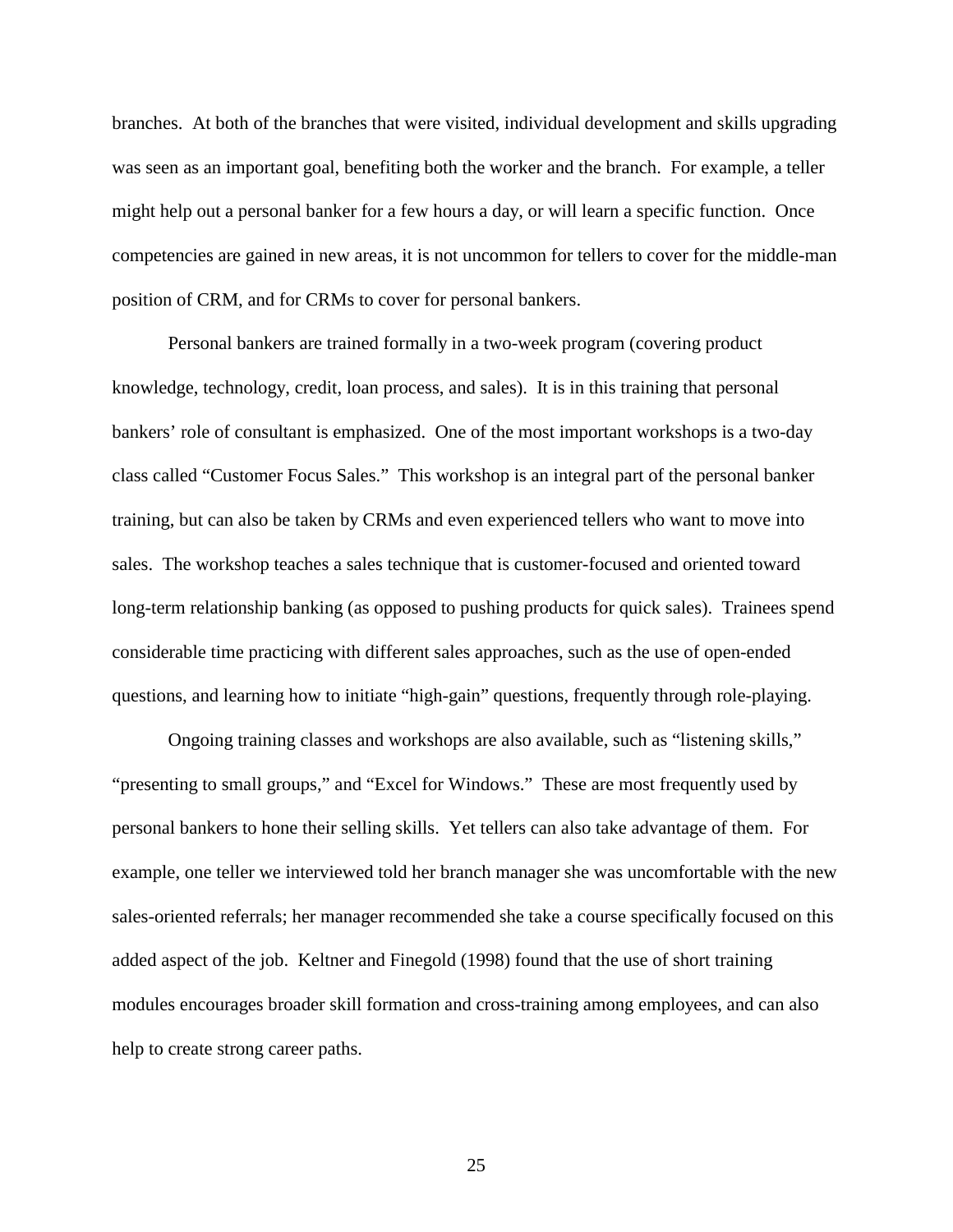### **Mobility**

GlobalBank's increased screening and training of entry-level workers is clearly aimed at recruiting and retaining quality labor. Although these measures have brought turnover down, management is still concerned about the turnover rate of 35 percent, given the investment made in each worker. Management believes that dissatisfaction with mobility opportunities is responsible for high turnover among the most skilled tellers. If indeed the chances for mobility are less than ideal, it should come as no surprise that tellers would choose to leave the bank. These are low-status and often taxing jobs, so from a worker's standpoint the most important measure of job quality is therefore the ability to move up in the organization.

There are several dimensions to this issue. First is the question of how reorganization and the relocation of back-office work has affected mobility. Back-office jobs have clearly suffered. While there never was much movement from back-office job to the branches in the Metropolitan region, promotion ladders did exist *within* the back office. For example, investigations clerks with 20 or more years of tenure were not uncommon. But now technology has automated many of those functions, and centralized them in organizations (such as call centers) that provide few pathways for promotion (Fernandez, Castilla & Moore, 1998).

Among the branch jobs that remain in the region, the chances for mobility are not apparent. As most tellers start part-time, the first and most common upward move is to a higher pay grade and full-time status, which takes, on average, one year. Some part-time hires quit in frustration because they feel that they are not being promoted fast enough. The relatively low percentage of full-time positions does not help, but the bank is now reversing or at least holding steady the trend towards part-timers. In addition, branch managers have some freedom as to whether they use their payroll for fewer full-timers or more part-timers.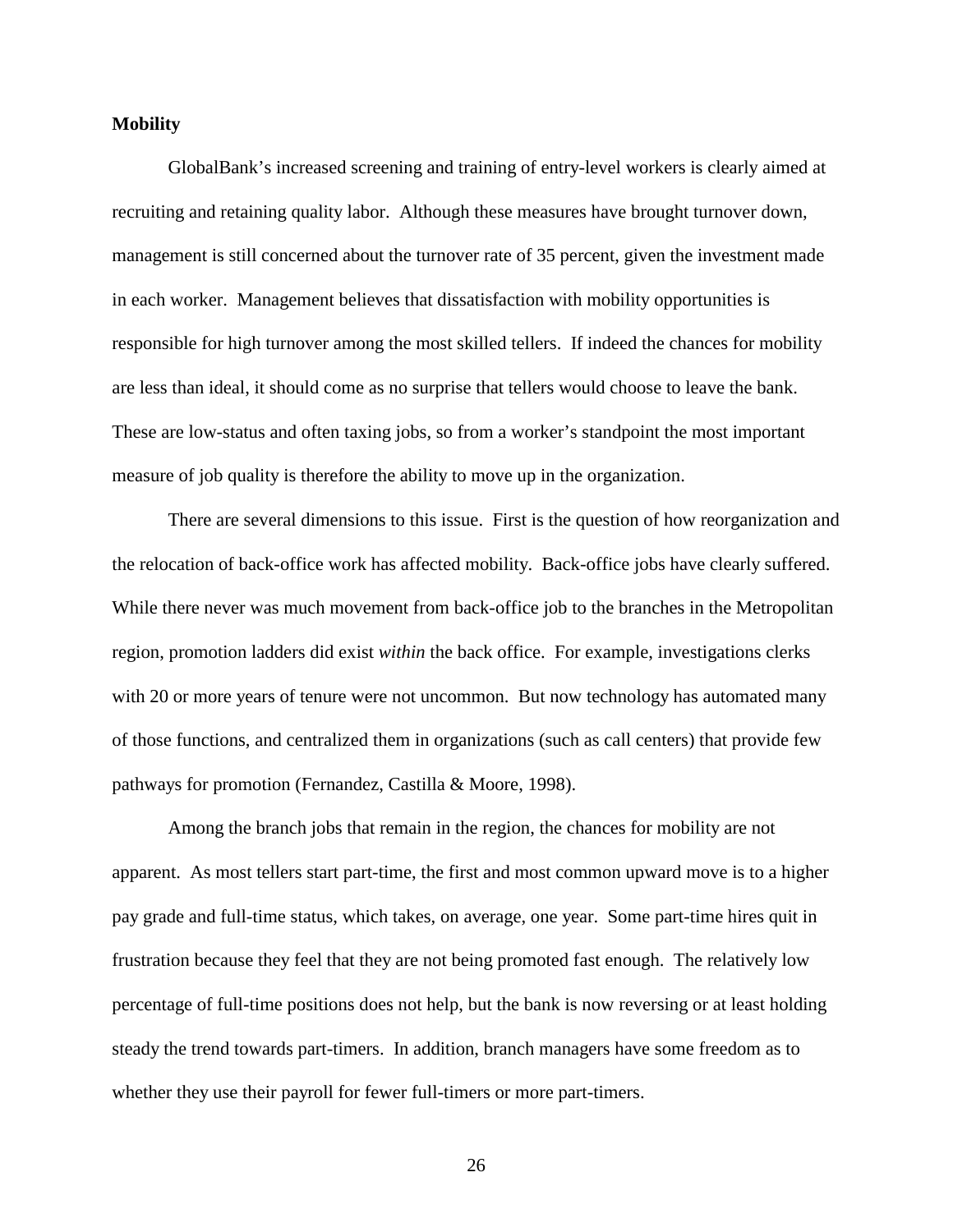While human resources managers claim that job titles have been collapsed in the branches, in the two visited we found that within the customer service representative position, gradations still exist such as note teller and head teller. Of full-time tellers, roughly 10 percent move up in a given year. Tellers must decide whether to pursue mobility on the operations side, meaning branch management, or the sales side, meaning the personal banker positions. The newly-created Customer Relations Manager position is often the next step up from teller, and has clearly helped to create mobility opportunity. While the CRM is technically on the operations side, it can also lead to sales positions such as personal banker. An alternate path, available in upscale branches with licensed brokers, is for the tellers who want to pursue sales to become assistants to the brokers. Movement into managerial positions occurs but is not nearly as common, as 50 percent of these positions are filled from outside. Still, large branches have a Service and Control manager, an intermediate manager responsible for supervising the customer service representatives.

Thus the extent of mobility opportunities for entry-level employees is unclear. Skilled tellers may leave the company if they do not perceive opportunities, while others, of course, are happy with the position as they go to school and work toward a career degree. There is certainly some variation by branch. At the upscale suburban branch in particular, there was a strong belief that there is opportunity for advancement at the branch. All but one of the Officers at the branch began as either tellers or back-office personnel, although again, the ratio of Officers to entry-level jobs is low. In recent years there have been seven internal promotions and no quits. This has likely been facilitated by a culture of promotion promulgated by the branch manager, who started out as a teller herself. She insisted that an employee today can still work his or her way up to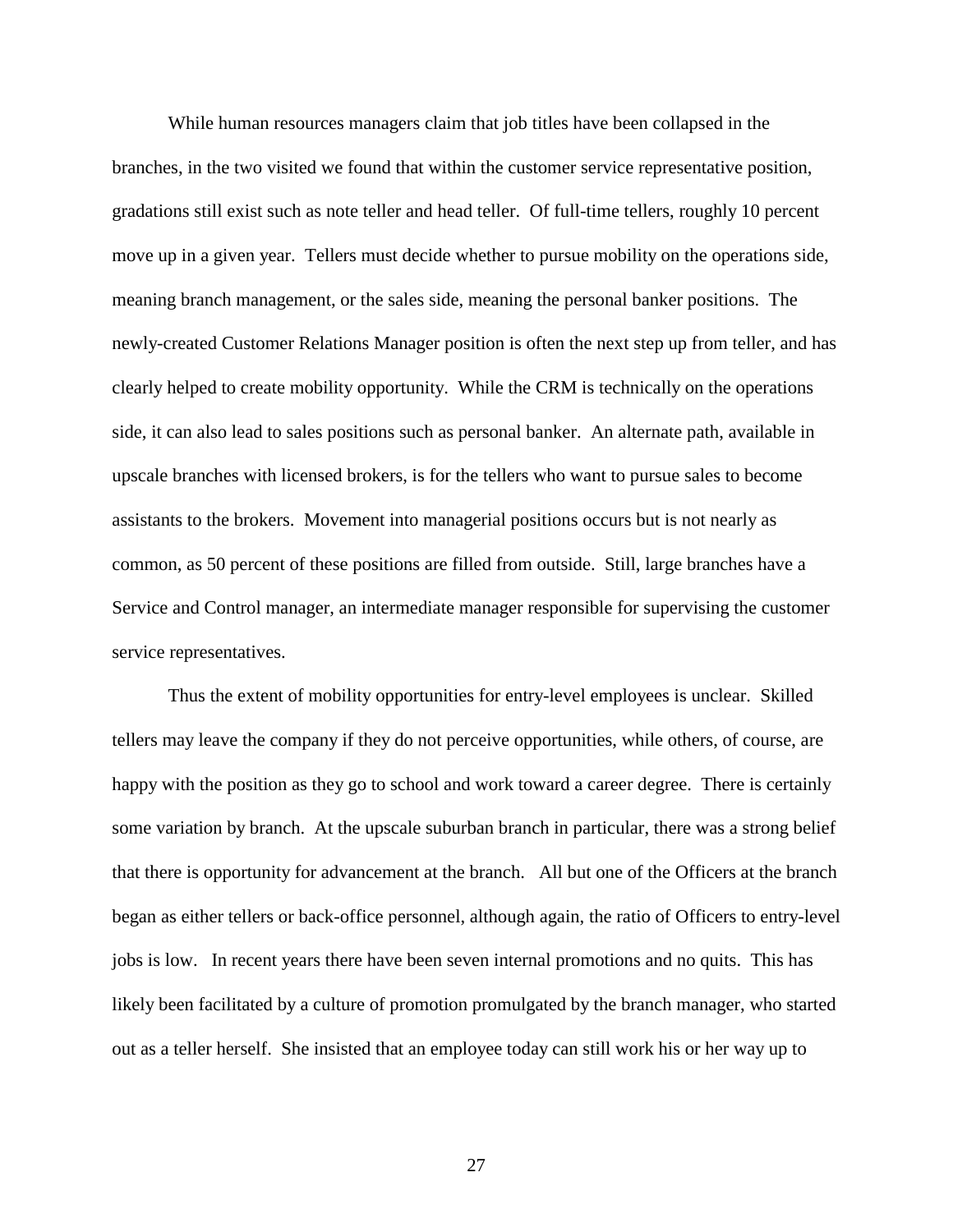branch manager, even without a college degree. However, she earned a college degree along her way up.

### **Compensation**

Along with the increases in training and job content, there has been some increase in compensation for tellers. Starting pay for full-time tellers now stands at \$24,000, up from \$18,000 five years ago. Similarly, part-time tellers now start at roughly \$11 an hour, as compared to about \$8 an hour five years ago.<sup>19</sup> While these wages are greater than the national average, these are minimal increases when adjusted for inflation. In addition, such earnings do not go far in this metropolitan region. Both full- and part-timers, however, do qualify for health benefits, so GlobalBank does not save on health benefits to part-timers. Still, the wage differential between full-timers and part-timers is strong, and mobility between these categories remains a key issue. Moreover, compensation for personal bankers has in fact increased rapidly in recent years even taking inflation into account, and starting salaries now range from the high 30s to the low 40s. The result is that the gap in pay between tellers and personal bankers has widened noticeably. This is perhaps the most telling indicator that job upgrading at GlobalBank has occurred differentially across the job hierarchy.

The bank has also moved toward performance-based evaluation and pay. All branch staff, from customer service representatives to the branch manager, are evaluated quarterly via a new "Score Card" system, which shifts salary increases toward individual performance, using measures of attendance, sales, service, and processing. Each job has a clear set of goals, and if incumbents are "above par" in meeting these goals, they receive a bonus for that quarter. Tellers may receive between \$150 and \$200, and personal bankers between \$500 and \$600, in a given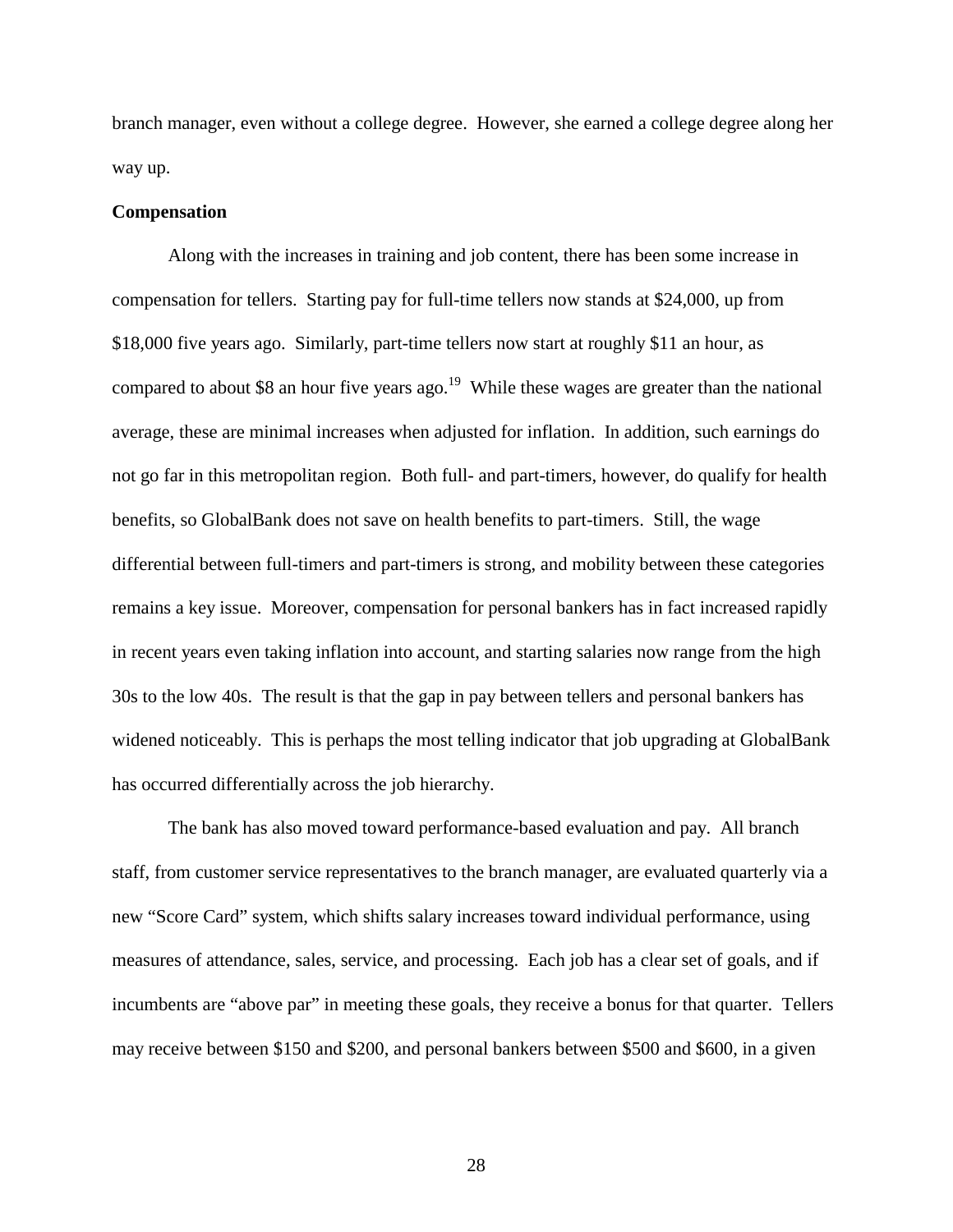quarter. Typically a third of the employees in a branch receive bonuses in one quarter. Similar evaluation tools are used to evaluate employees for annual raises.

The Score Card system is strongly tied to branch profitability. Compensation for personal bankers is thus heavily determined by the sales they generate, and tellers may be judged in part on the number of referrals they make. Correspondingly, branch managers are given a set sum that can be disbursed as bonuses, and this sum is also pegged to branch performance. But in practice, branch managers often take a more subjective and flexible approach to evaluating employee performance. Thus the implementation of the Score Card system varies considerably and is still in process.

#### **Employee and customer satisfaction**

The bank's goal is to have 80 percent employee satisfaction and 80 percent customer satisfaction; achieving these goals is considered central in the ultimate goal of revenue growth. There are mixed findings on employee satisfaction. Fieldwork at two branches showed a very upbeat atmosphere and enthusiastic support for the bank and its new strategy at all job levels. Among tellers there was a strong sense that GlobalBank tellers enjoy better working conditions, pay, and opportunities than at other banks, and that a team atmosphere has been growing in recent years. Both branch managers clearly supported staff development, cross-training, and internal promotion, and both engaged in informal practices designed to build morale and encourage individual effort. Yet, it is unclear whether the two branches we visited were typical. And, corporate human resource managers were quite concerned about turnover and the inability to retain quality entry-level workers.

Customer satisfaction is primarily measured by regular Gallup customer surveys. The overall average at the time of our research was 73 percent, with the two branches that we visited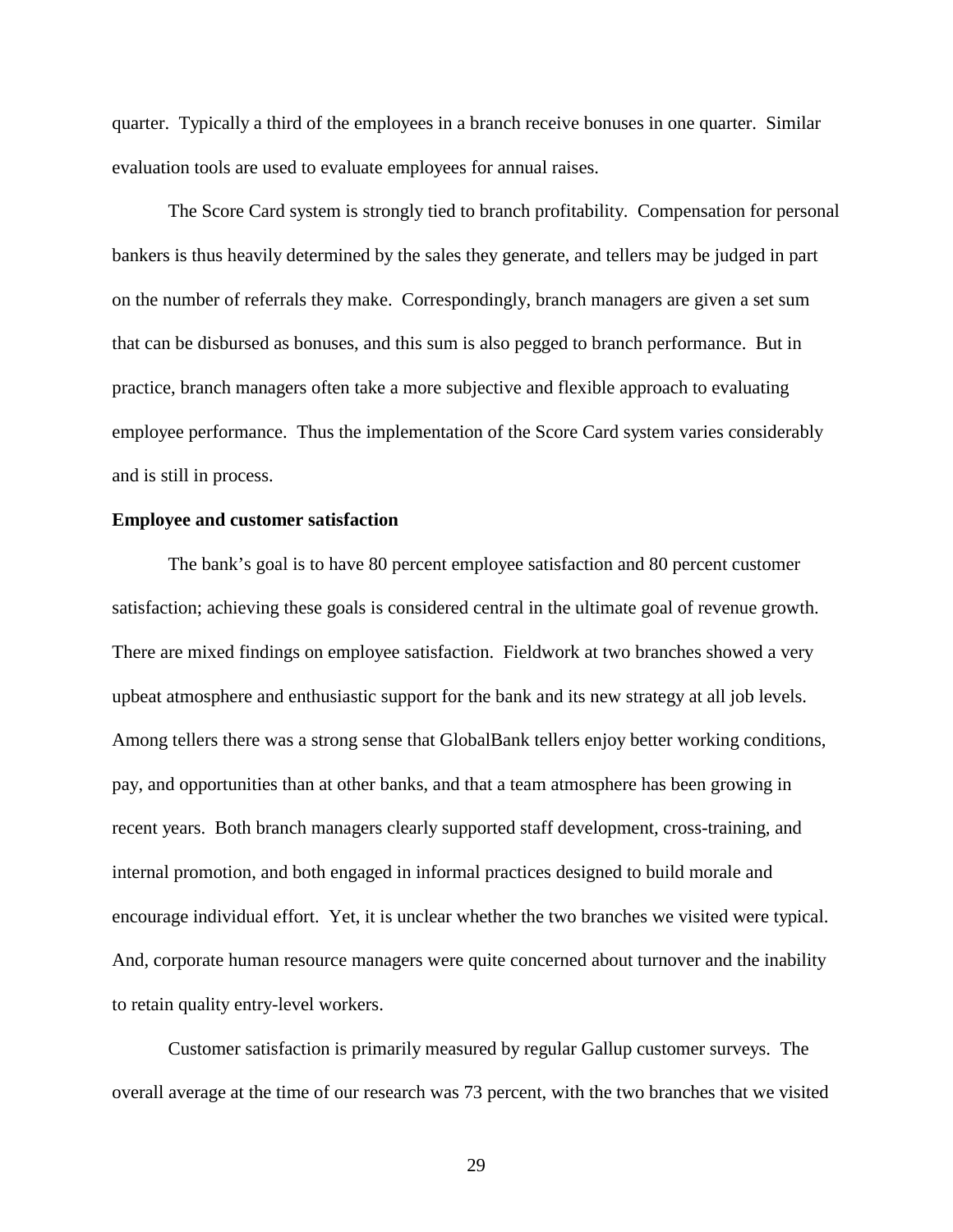having significantly higher scores. GlobalBank's commitment to customer service had apparently slipped in the first half of the 1980s, but has increased since that time and now compares quite favorably to other banks. Still, GlobalBank's customer service is not always stellar, so that even in recent periods, GlobalBank sometimes loses more customers than it gains. Acquiring a new account costs six times as much as maintaining an existing one, so customer satisfaction is key to revenue growth.

The idea that employee satisfaction yields customer satisfaction, which increases revenues, is being promoted in the branches and by trainers. Training also emphasizes that an employee who believes in his or her company and the company's products is a more effective employee. Thus GlobalBank is beginning to recognize the link between employee and customer satisfaction, and is attempting to incorporate that link in its human resources strategy.

## **DISCUSSION AND CONCLUSION**

In its retail branches, GlobalBank has responded to increased competition with a strategy of market segmentation. For basic transactions, the bank has cut costs and automated as much as possible. For the selling and management of complex financial products, it has shifted to high quality customer service. Our fieldwork in metropolitan branches finds that the impact of this segmentation on job quality, broadly defined, has been variable. At the high end, platform workers have been upgraded to skilled financial consultants and generate much of the revenue for the branches. In terms of responsibilities, autonomy, skills, and earnings, job quality has improved. For tellers, however, we find mixed changes. Job content has clearly seen some upgrading, as much of the tedious work of the past has been eliminated or made faster through technology and as tellers are increasingly asked to take part in the selling (as opposed to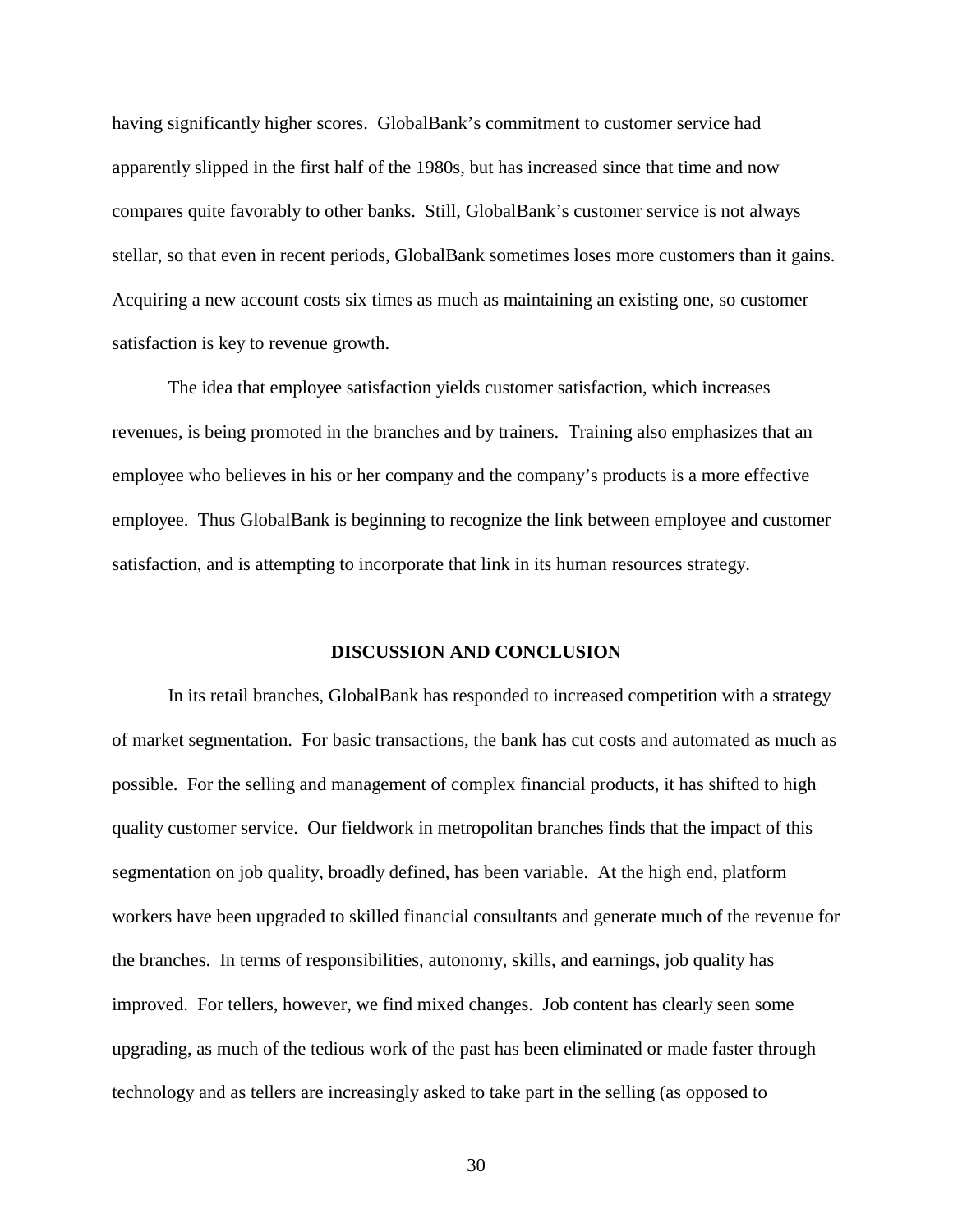servicing) process. The bank is also investing more in the screening and training of their entrylevel tellers. In general, it is clear that branch work at all levels has come a long way from the past, entailing more complex functions, greater use of technology, and a less rigid division of labor. $20$ 

Yet a good part of the teller job is still mechanical and process-oriented, leading management to be concerned about its ability to retain the best employees. While the job may be less monotonous, most agree that the amount of new information to be mastered has made it more stressful. As well, compensation remains low at the entry-level and more than half of the teller positions are now part-time. Hence one problem is a disjuncture between the kind of branch employees the firm is now seeking – those with some college and high professionalism – and jobs that do not fulfill the aspirations of those employees. At GlobalBank, there are not yet enough possibilities for upward mobility, even for the best employees. It also seems clear that in most cases a college degree is now required for advancement. Thus one result of the branchlevel upskilling is to cut off opportunities in retail banking to the non-college-bound. Banking is no longer a port of entry to career jobs with good wages for those with only a high school degree.

What we are witnessing is clearly a restructuring process that is still underway, one that is redefining the role of branch-level employees. The changing of platform workers into skilled consultants is complete, whereas the changing of tellers from order-takers into salespeople is not yet complete but is being promoted by managers and trainers. For both positions, however, the job content has been transformed to require more discretionary effort from the occupants. Managers are stressing that in order for branch employees to perform well, they must believe in the services and products they are selling, as well as believe that good customer service means selling. In the case of GlobalBank, increased competition has led to a strategy that places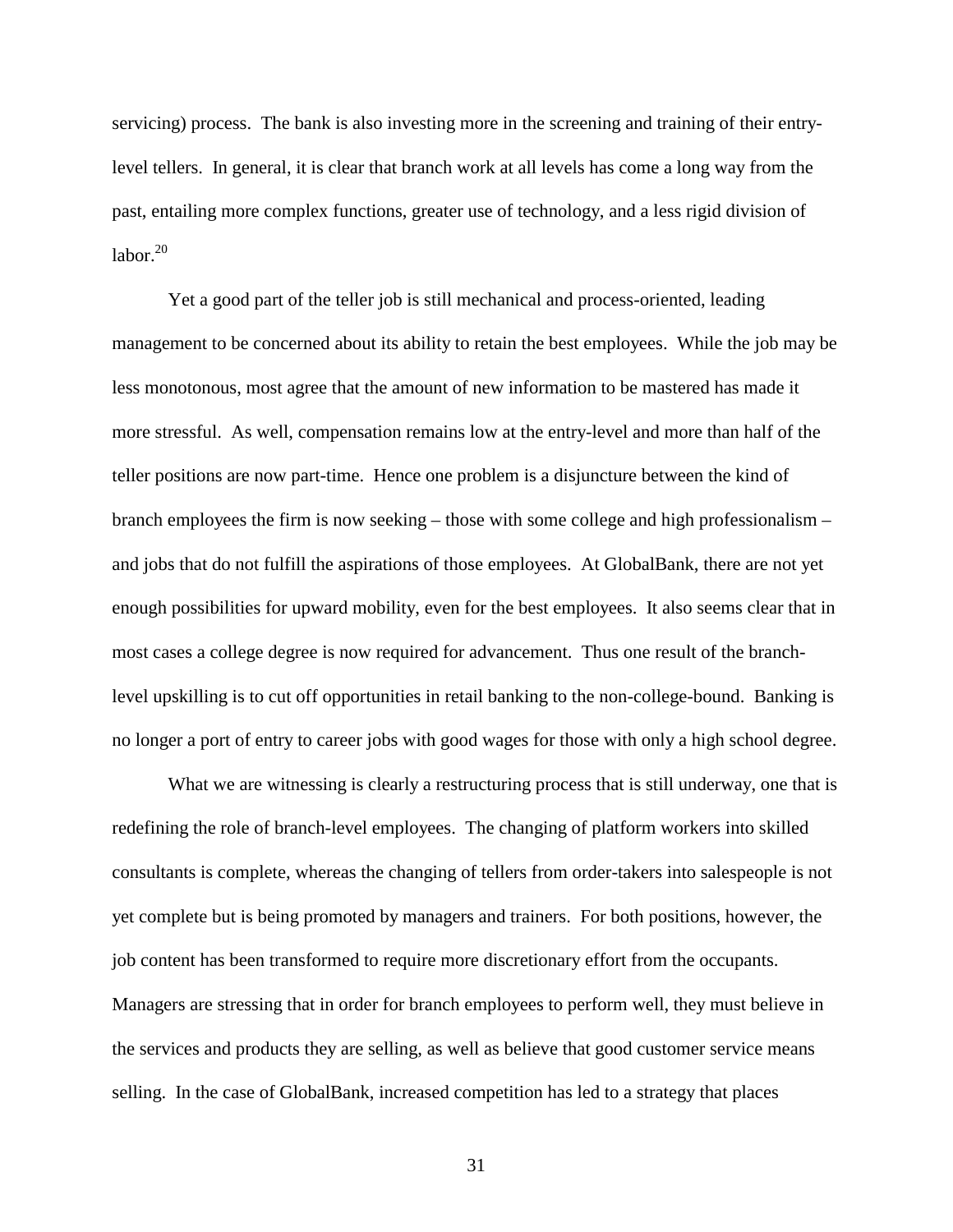increasing importance on each worker's individual commitment to and performance for the firm. The problem is that the rewards to tellers for this greater effort are lagging behind – in terms of compensation, mobility opportunity, and to some extent, rewarding job content.

GlobalBank may have come up against the limits of technology-driven change. Its competitive strategy has always focused first and foremost on restructuring, cost-cutting, and technology. By contrast, there has been little emphasis on directly transforming the organization of work, for example via teams and task redistribution. We suspect that the teller jobs will not be completely upgraded until GlobalBank explicitly adopts a human resource strategy to complement its focus on technology and restructuring.

<sup>&</sup>lt;sup>1</sup> For reviews of research on inequality, see Levy and Murnane (1992), Danziger and Gottschalk (1993), and Mishel, Bernstein, and Schmitt (1997).

 $2^{2}$  For reviews of supply-side, institutional, and other demand-side effects such as trade, see Topel (1997), Fortin and Lemieux (1997), and Freeman (1995).

 $3$  See Smith (1997) for a thorough review of this field.

<sup>&</sup>lt;sup>4</sup> For the prevalence research, see Osterman (1994) and Ichniowski, et al. (1996).

<sup>&</sup>lt;sup>5</sup> See, for example, Moss, Salzman and Tilly (1998), Bailey and Bernhardt (1997), Hunter (1998), Keltner and Finegold (1998), Macdonald and Sirianni (1996), and Batt and Keefe (1998).

<sup>&</sup>lt;sup>6</sup> For reviews, see Cappelli (1996) and Moss (1999).

 $<sup>7</sup>$  By contrast, most German banks spent the 1980s investing heavily in human capital in order to pursue the</sup> relationship banking strategy. See Keltner (1995).

 $8$  See Seaman (1992) for a description of the implementation of such software in one bank.

 $9^9$  For a good description of the work in a bank branch of the 1970s, see Kusterer (1978).

<sup>&</sup>lt;sup>10</sup> Time series data from the National Current Employment Statistics (NCES), Bureau of Labor Statistics (U.S. Department of Labor). This figure includes full-time, part-time, and temporary employees. The NCES, conducted by the State employment security agencies in collaboration with the Bureau of Labor Statistics, collects information on payroll employment, hours, and earnings from about 390,000 nonfarm business establishments.

<sup>&</sup>lt;sup>11</sup> From the Office of Employment Projections' National Industry-Occupation Matrix (U.S. Department of Labor).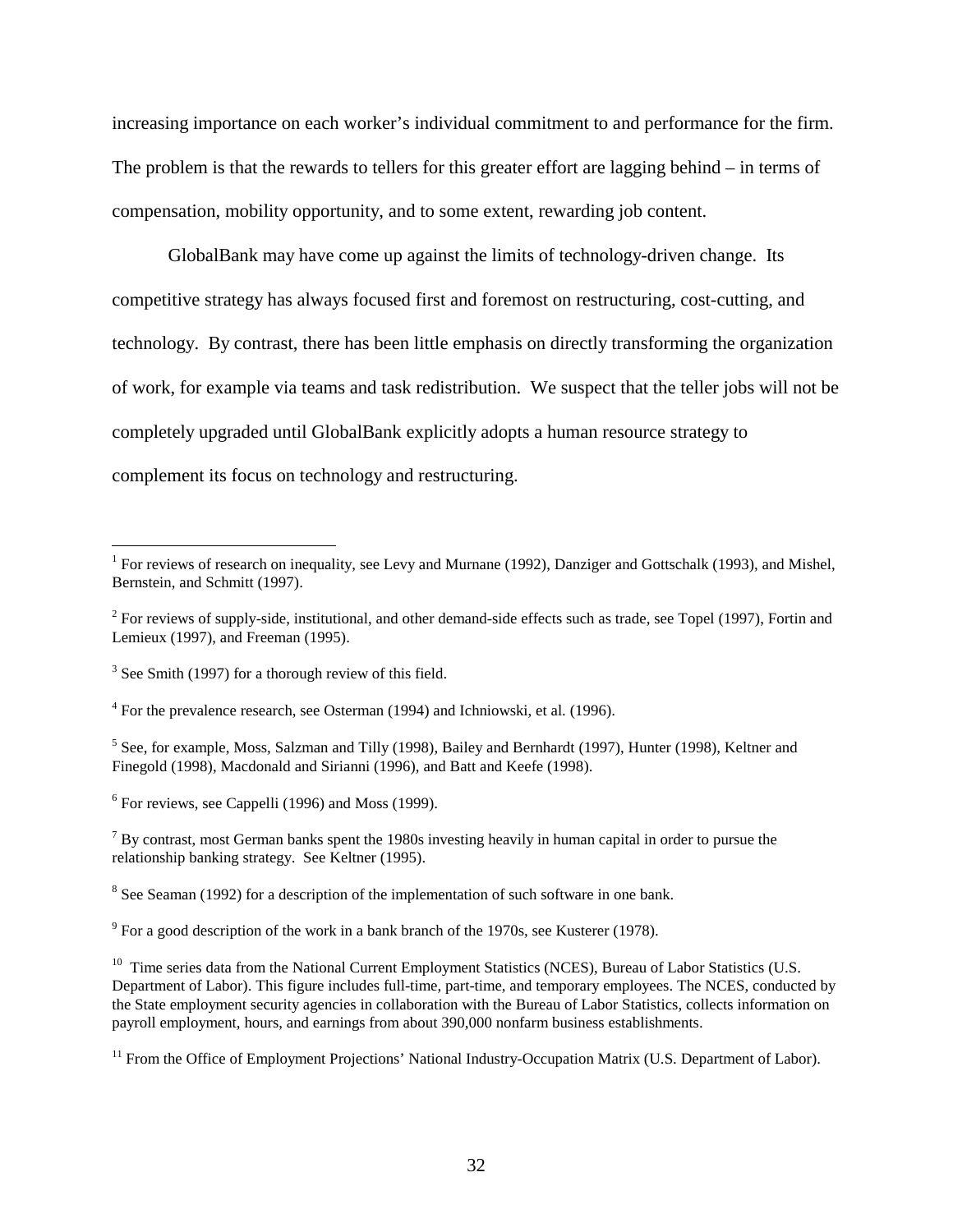$12$  The sex composition of the teller occupation is reported in Current Population Survey statistics, Bureau of Labor Statistics (U.S. Department of Labor) 1997. The Current Population Survey (CPS), a nationwide sample survey of about 50,000 households conducted for the Bureau of Labor Statistics by the Bureau of the Census, collects information about the demographic characteristics and employment status of the non-institutional population aged 16 and older.

<sup>13</sup> Time series data from the National Current Employment Statistics, Bureau of Labor Statistics (U.S. Department of Labor). This figure includes full-time, part-time, and temporary employees.

<sup>14</sup> Unpublished time series data from Current Population Survey statistics, Bureau of Labor Statistics, 1998 (U.S. Department of Labor). Bank tellers in 1986 were making \$231 a week, which is \$327 in 1996 dollars.

<sup>15</sup> By contrast, in Germany two-year banking apprenticeships are available. See Keltner (1995).

<sup>16</sup> Fernandez, Castilla & Moore (1998); Orlow, Radecki, & Wenninger (1996); personal communication with Chip Heath, Professor of Management, Duke University.

 $17$  A math test was discontinued in the early 1980s because it was thought to have an adverse impact on minority candidates.

<sup>18</sup> Fernandez and Weinberg (1997) found that referrals' chances of obtaining a job offer are 22 percent greater than the chances for nonreferrals.

<sup>19</sup> Contrast this with what Kusterer found in his 1978 study of a bank branch: starting pay for part-time tellers was \$3.00 per hour, which was only fifty cents per hour more than the going rate for part-time retail clerks. The job of teller, like that of retail clerk, required only a high school degree and no specialized knowledge or skills.

<sup>20</sup> Orlow, Radecki, & Wenninger (1996) state that within the tiny branches some banks are now opening in supermarkets, there is "essentially one job description" (p. 17) and "no sharp division of tasks among tellers, platform personnel, and branch management" (p. 16).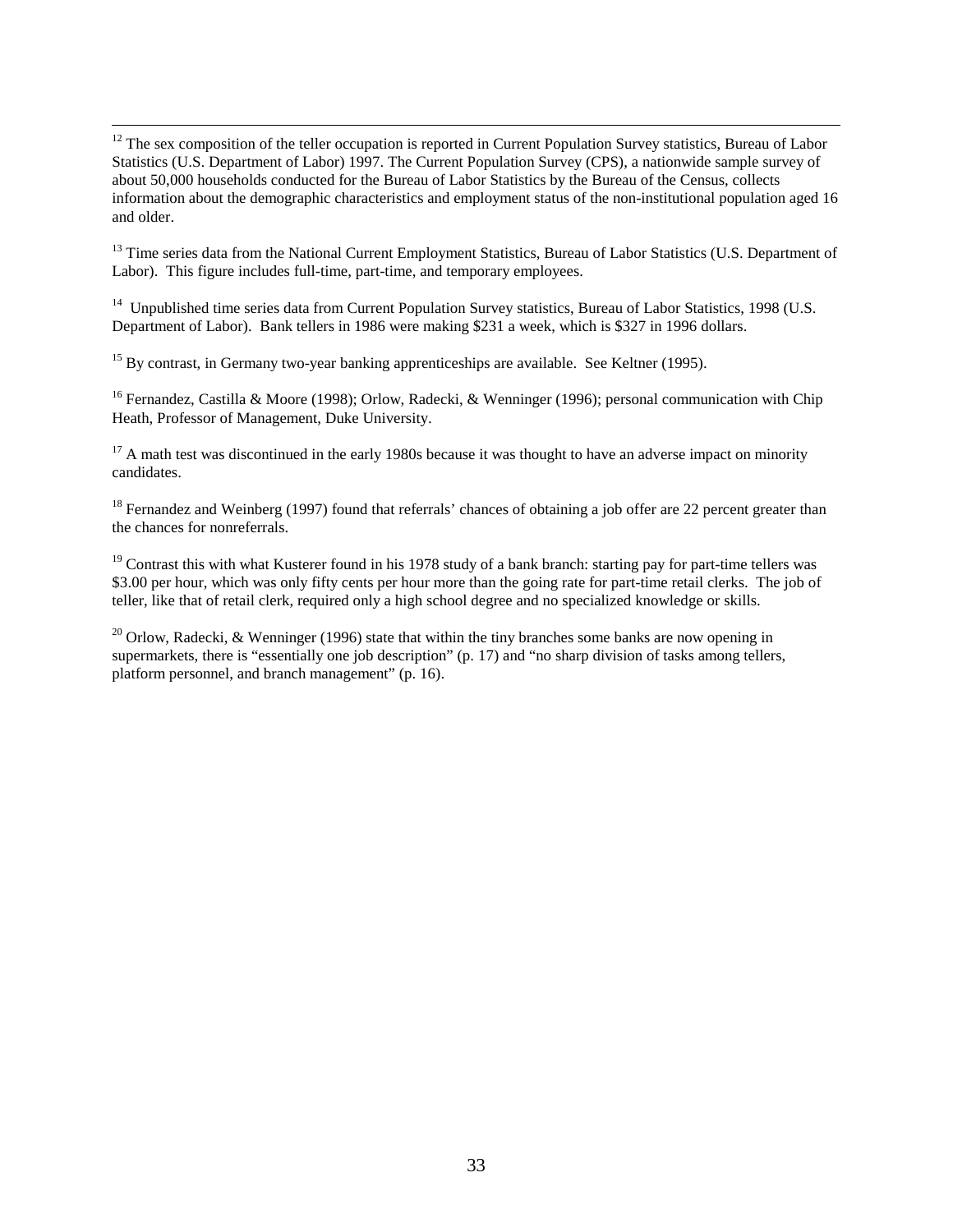#### **References**

- Bailey, T. (1993). *Discretionary effort and the organization of work: Employee participation and work reform since Hawthorne*. Paper prepared for the Sloan Foundation.
- Bailey, T., & Bernhardt, A. (1997). In search of the high road in a low-wage industry. *Politics & Society*, 25, 179-201.
- Batt, R. (1998). *The changing nature of work in services*. Paper prepared for the Committee for the Enhancement of Human Performance, National Research Council.
- Batt, R., & Keefe, J. (1998). Human resource and employment practices in telecommunications services. Forthcoming in Peter Cappelli, (Ed.), *Understanding different employment practices*. Washington, D.C.: National Planning Association.
- Benton, L., Bailey, T. R., Noyelle, T., & Stanback, Jr., T. M. (1991). *Employee training and U.S. competitiveness*. Boulder: Westview Press.
- Berman, E., Bound, J., and Griliches, Z. (1994). Changes in the demand for skilled labor within U.S. manufacturing: Evidence from the annual survey of manufacturers. *Quarterly Journal of Economics* 109 (2):367-97.
- Blinder, A. S., ed. (1990). *Paying for productivity: A look at the evidence*. Washington, DC: Brooking Institution.
- Bound, J., & Johnson, G. (1992). Changes in the structure of wages in the 1980s: An evaluation of alternative explanations. *The American Economic Review* 82 (3):371-92.
- Braverman, H. (1974). *Labor and monopoly capital*. New York: Monthly Review Press.
- Cappelli, P. (1996). Technology and skill requirements: Implications for establishment wage structures. *New England Economic Review* May/June :139-154.
- Cappelli, P., Bassi, L., Katz, H., Knoke, D., Osterman P., & Useem, M. (1997). *Change at work*. New York: Oxford University Press.
- Danziger, S., & Gottschalk, P., eds. (1993). *Uneven tides: Rising inequality in America*. New York, NY: Russell Sage Foundation.
- Davenport, T. H., & Nohria, N. (1994). Case management and the integration of labor. *Sloan Management Review* Vol. 35, 11-23.
- Demsetz, R. S. (1997). Human resource needs in the evolving financial sector. *Current Issues in Economics and Finance* Vol. 3, No. 13. New York: Federal Reserve Bank of New York.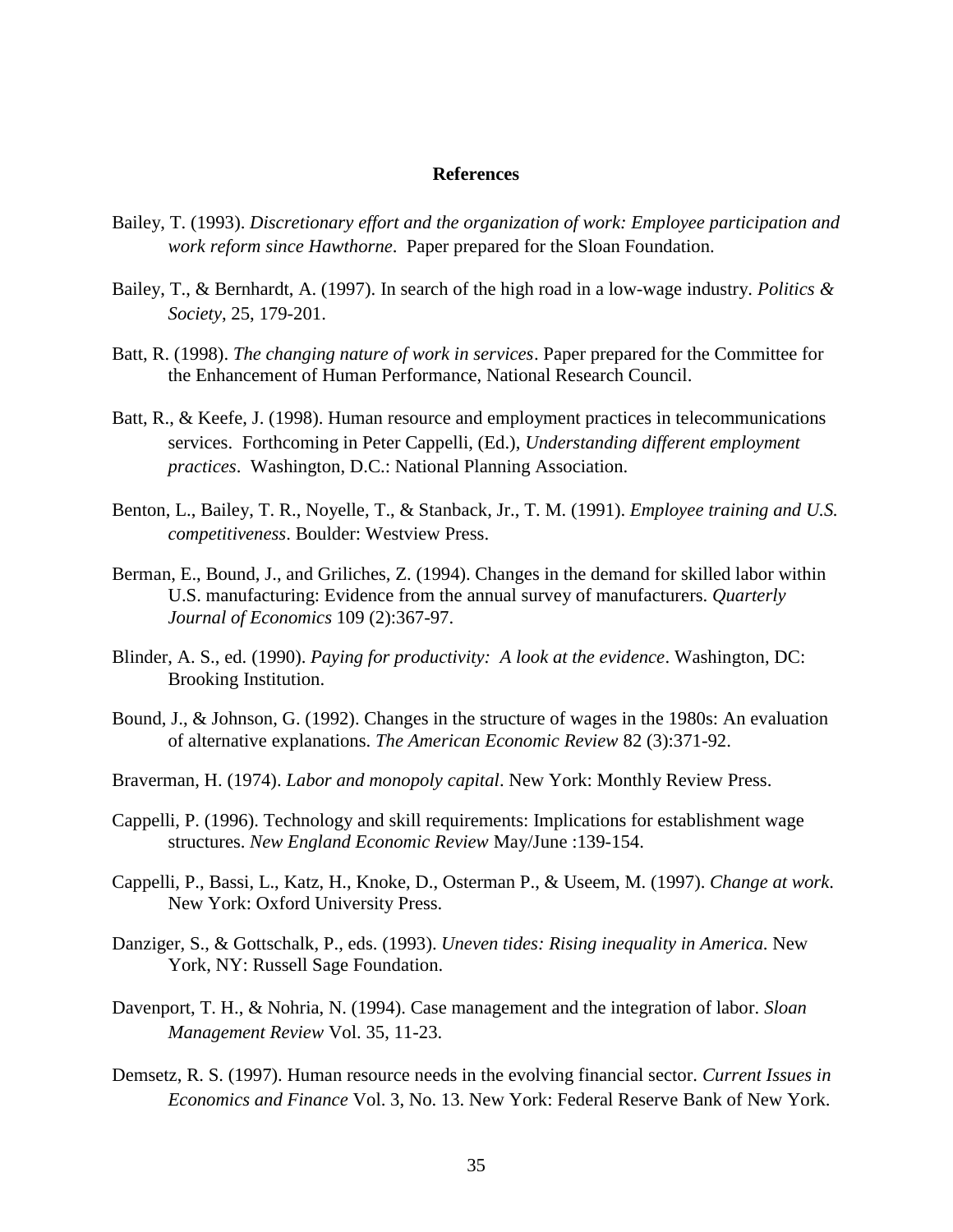- Fernandez, R.M, Castilla, E., & Moore, P. (1998). *Social capital at work: Networks and hiring at a phone center.* Unpublished draft. Stanford University Graduate School of Business.
- Fernandez, R. M. & Weinberg, N. (1997). Sifting and sorting: Personal contacts and hiring in a retail bank. *American Sociological Review*, Vol. 62, 883-902.
- Fortin, N., and Lemieux, T. (1997). Institutional changes and rising wage inequality: Is there a linkage? *Journal of Economic Perspectives* 11 (2):75-96.
- Freeman, R. B. (1995). Are your wages set in Beijing? *Journal of Economic Perspectives* 9 (3):15-32.
- Hirsch, B. & McPherson, D. A. (1993). Union membership and coverage files from the CPS. *Industrial and Labor Relations Review*, Vol. 56, No. 3 (April).
- Hunter, L. W. (1998). *Transforming retail banking: Inclusion and segmentation in service work.* Manuscript prepared for the National Planning Association. Wharton School, University of Pennsylvania, Philadelphia, PA.
- Hunter, L. W. (1995). *How will competition change human resource management in retail banking? A strategic perspective*. Wharton Financial Institutions Center, Working Paper 95-04. Philadelphia: The Wharton School, University of Pennsylvania.
- Hunter, L., & Lafkas, J. (1998). *Information technology, work practices, and wages*. Wharton Financial Institutions Center, Working Paper 98-02. Philadelphia: The Wharton School, University of Pennsylvania.
- Ichniowski, C., Kochan, T. Levine D., Olson C., & Strauss G. (1996). What works at work: Overview and assessment. *Industrial Relations*, Vol. 35, 299-333.
- Keltner, B. (1995). Relationship banking and competitive advantage: Evidence from the U.S. and Germany. *California Management Review* Vol. 37, 45-72.
- Keltner, B., & Finegold, D. (1998). Market challenges and changing employment relations in the U.S. banking industry. Forthcoming in M. Regini, M. Baethge, & J. Kitay (Eds.), *Changing employment relations in the banking industry*. Cambridge, MA: MIT Press.
- Keltner, B., & Finegold, D. (1996). Adding value in banking: Human resource innovations for service firms. *Sloan Management Review*, (Fall), 57-68.
- Krueger, A. B. (1993). How Computers Have Changed the Wage Structure: Evidence from Microdata, 1984-1989. *Quarterly Journal of Economics* 108 :33-60.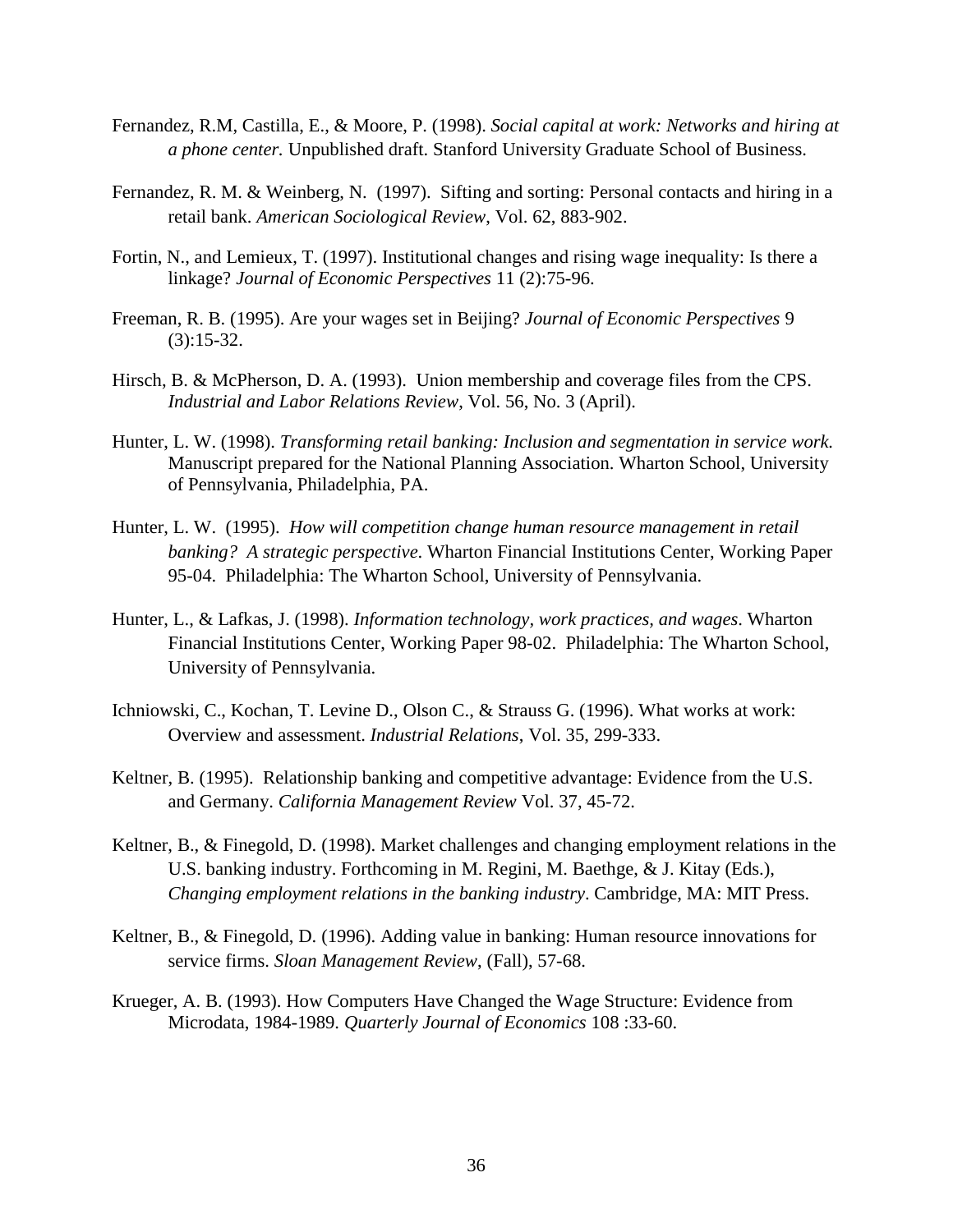- Kusterer, K. C. (1978). The Newton branch of the Arnold National Bank. In *Know-how on the job: The important working knowledge of 'unskilled' workers.* Boulder: Westview Press, Inc.
- Levy, F., & Murnane, R. (1992). U.S. earnings levels and earnings inequality: A review of recent trends and proposed explanations. *Journal of Economic Literature*, Vol. 30, 1333-81.
- Macdonald, C. L., & Sirianni, C., eds. (1996). *Working in the Service Society*. Philadelphia, PA: Temple University Press.
- McConnel, S. (1996). The Role of Computers in Reshaping the Work Force. *Monthly Labor Review* 119 (8):3-5.
- Mishel, L., Bernstein, J., & Schmitt, J. (1997). *The State of Working America, 1996-1997*. Armonk, NY: M.E. Sharpe.
- Morisi, T. (1996). Commercial banking transformed by computer technology. *Monthly Labor Review,* (August), 30-36.
- Moss, P. (1999). Earnings Inequality and the Quality of Jobs. In *Corporate Governance and Sustainable Prosperity*, edited by William Lazonick and Mary O'Sullivan. New York: Macmillan and St. Martin's Press.
- Moss, P., Salzman, H., & Tilly, C. (1998). *Corporate Restructuring, Job Structure, and Inequality: Implications for Human Resource Strategies, Skill Development, and Training.* Manuscript. University of Massachusetts, Lowell, MA.
- Orlow, D.K., Radecki, L.J., & Wenninger, J. (November 1996). Ongoing restructuring of retail banking. Research Paper No. 9634. New York: Federal Reserve Bank of New York.
- Osterman, P. (1994). How common is workplace transformation and how can we explain who adopts it? *Industrial and Labor Relations Review* 47 :173-189.
- Pfeffer, J., & Baron, J. (1988). Taking the workers back out: Recent trends in the structuring of employment. *Research in Organizational Behavior* 10 :257-303.
- Seaman, D. (1992). Branch automation and productivity. *Journal of Retail Banking*, Vol. 14, 39- 42.
- Smith, V. (1997). New forms of work organization. *Annual Review of Sociology* 23 :315-39.
- Topel, R. (1997). Factor proportions and relative wages: The supply-side determinants of wage inequality. *Journal of Economic Perspectives* 11 (2):55-74.
- U.S. Department of Labor, Bureau of Labor Statistics. Unpublished tabulations from the Current Population Survey.